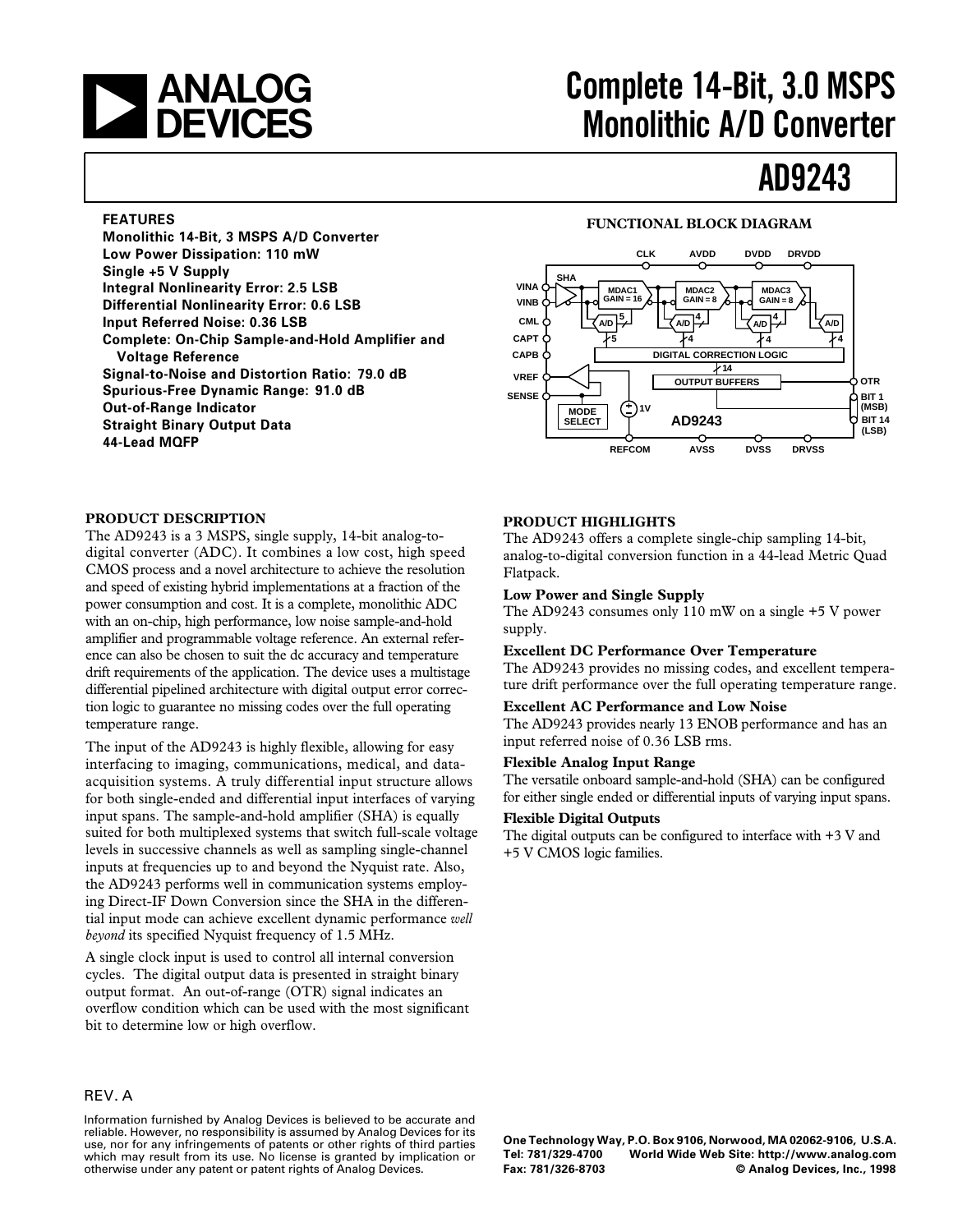## **AD9243–SPECIFICATIONS**

 $\bf{DC}$   $\bf{SPECIFICATIONS}$  (AVDD = +5 V, DVDD = +5 V, DRVDD = +5 V, f<sub>SAMPLE</sub> = 3 MSPS, VREF = 2.5 V, VINB = 2.5 V, T<sub>MIN</sub> to T<sub>MAX</sub> unless **otherwise noted)**

| Parameter                                                                                                                                                                                                                                                           | AD9243                                                           | Units                                                                                                                                                                                   |
|---------------------------------------------------------------------------------------------------------------------------------------------------------------------------------------------------------------------------------------------------------------------|------------------------------------------------------------------|-----------------------------------------------------------------------------------------------------------------------------------------------------------------------------------------|
| <b>RESOLUTION</b>                                                                                                                                                                                                                                                   | 14                                                               | Bits min                                                                                                                                                                                |
| MAX CONVERSION RATE                                                                                                                                                                                                                                                 | 3                                                                | MHz min                                                                                                                                                                                 |
| <b>INPUT REFERRED NOISE</b><br>$V_{REF} = 1 V$<br>$V_{REF}$ = 2.5 V                                                                                                                                                                                                 | 0.9<br>0.36                                                      | LSB rms typ<br>LSB rms typ                                                                                                                                                              |
| <b>ACCURACY</b><br>Integral Nonlinearity (INL)<br>Differential Nonlinearity (DNL)<br>INL <sup>1</sup><br>DNL <sup>1</sup><br>No Missing Codes<br>Zero Error $(\omega + 25^{\circ}C)$<br>Gain Error $(\omega + 25^{\circ}C)^2$<br>Gain Error $((a) + 25^{\circ}C)^3$ | ±2.5<br>±0.6<br>±1.0<br>±2.5<br>±0.7<br>14<br>0.3<br>1.5<br>0.75 | LSB typ<br>LSB typ<br>LSB max<br>LSB typ<br>LSB typ<br><b>Bits Guaranteed</b><br>% FSR max<br>% FSR max<br>% FSR max                                                                    |
| TEMPERATURE DRIFT<br>Zero Error<br>Gain Error <sup>2</sup><br>Gain Error <sup>3</sup>                                                                                                                                                                               | 3.0<br>20.0<br>5.0                                               | ppm/°C typ<br>ppm/°C typ<br>ppm/°C typ                                                                                                                                                  |
| POWER SUPPLY REJECTION                                                                                                                                                                                                                                              | 0.1                                                              | % FSR max                                                                                                                                                                               |
| <b>ANALOG INPUT</b><br>Input Span (with $V_{REF} = 1.0 V$ )<br>(with $V_{REF}$ = 2.5 V)<br>Input (VINA or VINB) Range<br>Input Capacitance                                                                                                                          | $\boldsymbol{2}$<br>5<br>$\mathbf{0}$<br><b>AVDD</b><br>16       | V p-p min<br>V p-p max<br>V min<br>V max<br>$pF$ typ                                                                                                                                    |
| INTERNAL VOLTAGE REFERENCE<br>Output Voltage (1 V Mode)<br>Output Voltage Tolerance (1 V Mode)<br>Output Voltage (2.5 V Mode)<br>Output Voltage Tolerance (2.5 V Mode)<br>Load Regulation <sup>4</sup><br>REFERENCE INPUT RESISTANCE                                | 1<br>±14<br>2.5<br>±35<br>2.0<br>5                               | Volts typ<br>mV max<br>Volts typ<br>mV max<br>mV max                                                                                                                                    |
|                                                                                                                                                                                                                                                                     |                                                                  | $k\Omega$ typ                                                                                                                                                                           |
| <b>POWER SUPPLIES</b><br><b>Supply Voltages</b><br><b>AVDD</b><br><b>DVDD</b><br><b>DRVDD</b><br>Supply Current<br><b>IAVDD</b><br><b>IDRVDD</b><br><b>IDVDD</b>                                                                                                    | $+5$<br>$+5$<br>$+5$<br>23.0<br>1.0<br>5.0                       | V $(\pm 5\%$ AVDD Operating)<br>$V$ ( $\pm$ 5% DVDD Operating)<br>$V$ ( $\pm$ 5% DRVDD Operating)<br>$mA$ max $(20$ mA typ)<br>$mA$ max $(0.5$ mA typ)<br>mA max $(3.5 \text{ mA typ})$ |
| POWER CONSUMPTION                                                                                                                                                                                                                                                   | 110<br>145                                                       | mW typ<br>mW max                                                                                                                                                                        |

NOTES

 ${}^{1}V_{REF}$  =1 V.<br><sup>2</sup>Including internal reference.

<sup>3</sup>Excluding internal reference.

<sup>4</sup>Load regulation with 1 mA load current (in addition to that required by the AD9243).

Specification subject to change without notice.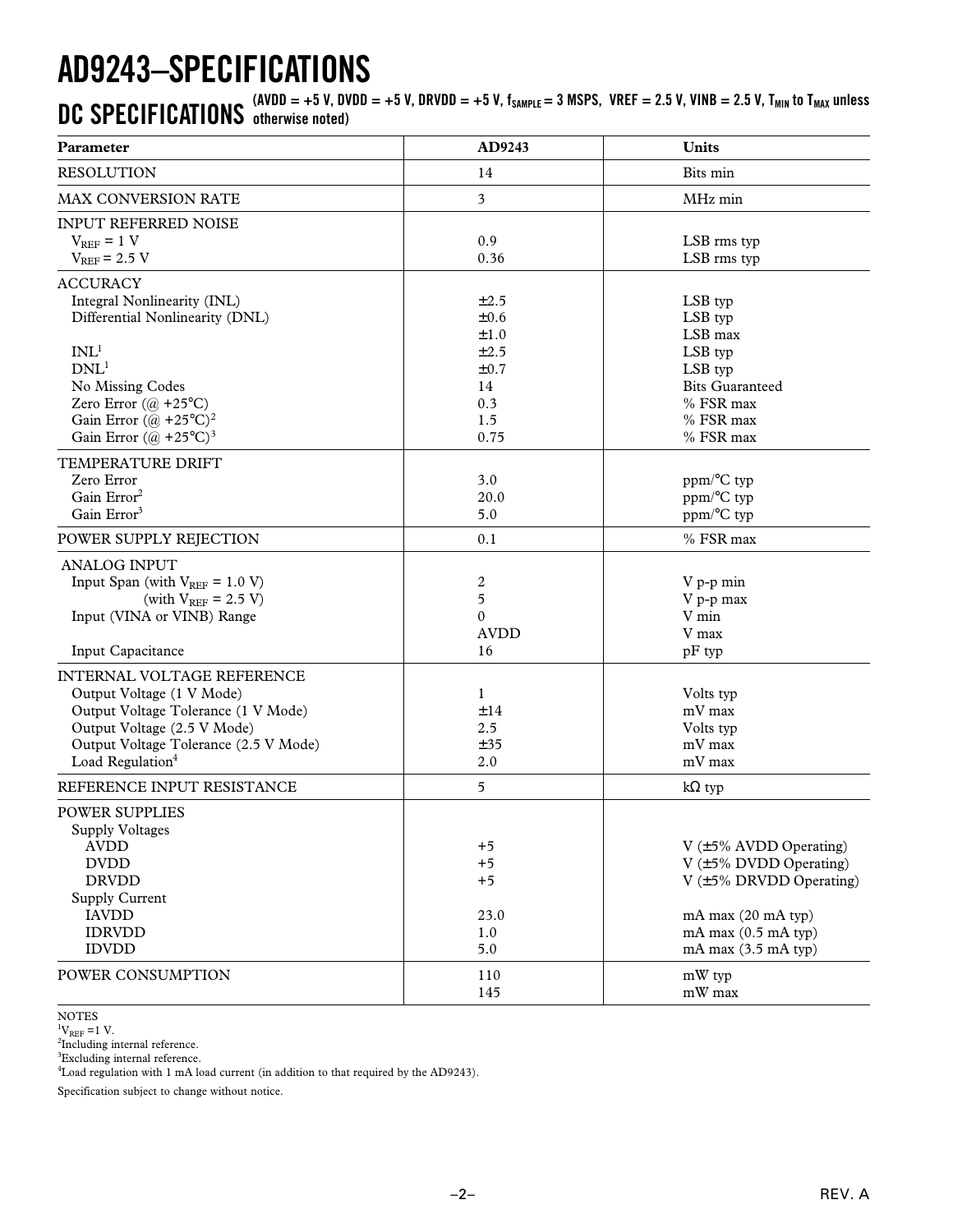| <b>Parameter</b>                             | AD9243  | <b>Units</b> |
|----------------------------------------------|---------|--------------|
| SIGNAL-TO-NOISE AND DISTORTION RATIO (S/N+D) |         |              |
| $f_{\text{INPIIT}}$ = 500 kHz                | 75.0    | $dB$ min     |
|                                              | 79.0    | dB typ       |
| $f_{INPUT} = 1.5 \text{ MHz}$                | 77.0    | $dB$ typ     |
| EFFECTIVE NUMBER OF BITS (ENOB)              |         |              |
| $f_{\text{INPIIT}}$ = 500 kHz                | 12.3    | Bits min     |
|                                              | 12.8    | Bits typ     |
| $f_{INPUT} = 1.5 \text{ MHz}$                | 12.5    | Bits typ     |
| SIGNAL-TO-NOISE RATIO (SNR)                  |         |              |
| $f_{\text{INPIIT}}$ = 500 kHz                | 76.0    | $dB$ min     |
|                                              | 80.0    | dB typ       |
| $f_{INPUT} = 1.5 \text{ MHz}$                | 79.0    | $dB$ typ     |
| TOTAL HARMONIC DISTORTION (THD)              |         |              |
| $f_{\text{INPIIT}}$ = 500 kHz                | $-78.0$ | $dB$ max     |
|                                              | $-87.0$ | $dB$ typ     |
| $f_{INPUT} = 1.5 \text{ MHz}$                | $-82.0$ | $dB$ typ     |
| SPURIOUS FREE DYNAMIC RANGE                  |         |              |
| $f_{\text{INPIIT}} = 500 \text{ kHz}$        | 91.0    | dB typ       |
| $f_{INPUT} = 1.5 \text{ MHz}$                | 84.0    | dB typ       |
| DYNAMIC PERFORMANCE                          |         |              |
| Full Power Bandwidth                         | 40      | MHz typ      |
| Small Signal Bandwidth                       | 40      | MHz typ      |
| Aperture Delay                               | 1       | ns typ       |
| Aperture Jitter                              | 4       | ps rms typ   |
| Acquisition to Full-Scale Step (0.0025%)     | 80      | ns typ       |
| Overvoltage Recovery Time                    | 167     | ns typ       |

#### **AC SPECIFICATIONS (AVDD = +5 V, DVDD= +5 V, DRVDD = +5 V, fSAMPLE = 3 MSPS, VREF = 2.5 V, AIN = –0.5 dBFS, AC Coupled/** Differential Input, T<sub>MIN</sub> to T<sub>MAX</sub> unless otherwise noted)

Specifications subject to change without notice.

### **DIGITAL SPECIFICATIONS** (AVDD = +5 V, DVDD = +5 V, T<sub>MIN</sub> to T<sub>MAX</sub> unless otherwise noted)

| <b>Parameters</b>                                        | <b>Symbol</b> | AD9243   | <b>Units</b> |
|----------------------------------------------------------|---------------|----------|--------------|
| <b>LOGIC INPUTS</b>                                      |               |          |              |
| High Level Input Voltage                                 | $\rm V_{IH}$  | $+3.5$   | V min        |
| Low Level Input Voltage                                  | $V_{IL}$      | $+1.0$   | V max        |
| High Level Input Current ( $V_{\text{IN}}$ = DVDD)       | $I_{IH}$      | $\pm 10$ | uA max       |
| Low Level Input Current ( $V_{IN} = 0 V$ )               | $\rm I_{IL}$  | $\pm 10$ | uA max       |
| Input Capacitance                                        | $C_{IN}$      | 5        | $pF$ typ     |
| LOGIC OUTPUTS (with DRVDD = $5 V$ )                      |               |          |              |
| High Level Output Voltage ( $I_{OH}$ = 50 µA)            | $V_{OH}$      | $+4.5$   | V min        |
| High Level Output Voltage ( $I_{OH} = 0.5$ mA)           | $V_{OH}$      | $+2.4$   | V min        |
| Low Level Output Voltage ( $I_{OL}$ = 1.6 mA)            | $\rm V_{OL}$  | $+0.4$   | V max        |
| Low Level Output Voltage $(I_{OL} = 50 \mu A)$           | $V_{OL}$      | $+0.1$   | V max        |
| Output Capacitance                                       | $C_{OUT}$     | 5        | $pF$ typ     |
| LOGIC OUTPUTS (with DRVDD = $3 V$ )                      |               |          |              |
| High Level Output Voltage ( $I_{OH}$ = 50 µA)            | $V_{OH}$      | $+2.4$   | V min        |
| Low Level Output Voltage ( $I_{\text{OL}}$ = 50 $\mu$ A) | $\rm V_{OL}$  | $+0.7$   | V max        |

Specifications subject to change without notice.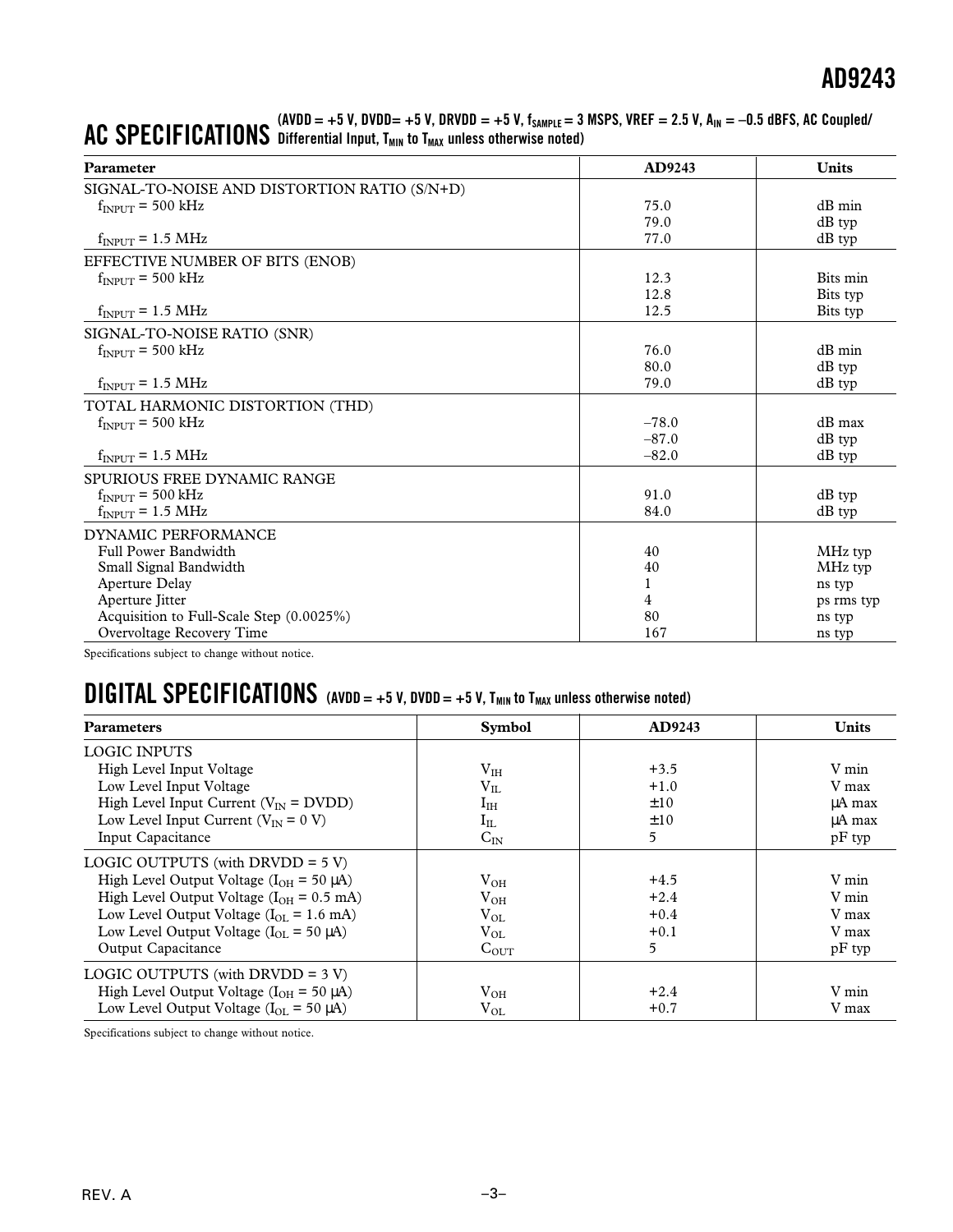### **SWITCHING SPECIFICATIONS** (T<sub>MIN</sub> to T<sub>MAX</sub> with AVDD = +5 V, DVDD = +5 V, DRVDD = +5 V, C<sub>L</sub> = 20 pF)

| <b>Parameters</b>            | <b>Symbol</b>                | AD9243 | <b>Units</b> |
|------------------------------|------------------------------|--------|--------------|
| Clock Period <sup>1</sup>    | $\mathfrak{r}_{\mathrm{C}}$  | 333    | ns min       |
| <b>CLOCK Pulsewidth High</b> | $\mathfrak{t}_{\rm CH}$      | 150    | ns min       |
| <b>CLOCK Pulsewidth Low</b>  | $\mathfrak{t}_{\mathrm{CL}}$ | 150    | ns min       |
| Output Delay                 | $t_{OD}$                     |        | ns min       |
|                              |                              | 13     | ns typ       |
|                              |                              | 19     | ns max       |
| Pipeline Delay (Latency)     |                              |        | Clock Cycles |

**NOTES** 

<sup>1</sup>The clock period may be extended to 1 ms without degradation in specified performance  $\omega$  +25 °C.

Specifications subject to change without notice.



Figure 1. Timing Diagram

#### **ABSOLUTE MAXIMUM RATINGS\***

|                      | With<br>Respect |        |               |                         |
|----------------------|-----------------|--------|---------------|-------------------------|
| Parameter            | to              | Min    | Max           | <b>Units</b>            |
| <b>AVDD</b>          | <b>AVSS</b>     | $-0.3$ | $+6.5$        | V                       |
| <b>DVDD</b>          | <b>DVSS</b>     | $-0.3$ | $+6.5$        | V                       |
| <b>AVSS</b>          | <b>DVSS</b>     | $-0.3$ | $+0.3$        | V                       |
| <b>AVDD</b>          | DVDD.           | $-6.5$ | $+6.5$        | V                       |
| <b>DRVDD</b>         | <b>DRVSS</b>    | $-0.3$ | $+6.5$        | V                       |
| <b>DRVSS</b>         | <b>AVSS</b>     | $-0.3$ | $+0.3$        | V                       |
| <b>REFCOM</b>        | <b>AVSS</b>     | $-0.3$ | $+0.3$        | V                       |
| <b>CLK</b>           | <b>DVSS</b>     | $-0.3$ | $D VDD + 0.3$ | $\rm V$                 |
| Digital Outputs      | <b>DRVSS</b>    | $-0.3$ | $DRVDD + 0.3$ | $\overline{\mathbf{V}}$ |
| VINA, VINB           | <b>AVSS</b>     | $-0.3$ | $AVDD + 0.3$  | V                       |
| <b>VREF</b>          | <b>AVSS</b>     | $-0.3$ | $AVDD + 0.3$  | V                       |
| <b>SENSE</b>         | <b>AVSS</b>     | $-0.3$ | $AVDD + 0.3$  | V                       |
| CAPB, CAPT           | <b>AVSS</b>     | $-0.3$ | $AVDD + 0.3$  | V                       |
| Junction Temperature |                 |        | $+150$        | $^{\circ}C$             |
| Storage Temperature  |                 | $-65$  | $+150$        | $\rm ^{\circ}C$         |
| Lead Temperature     |                 |        |               |                         |
| $(10 \text{ sec})$   |                 |        | $+300$        | $\rm ^{\circ}C$         |

\*Stresses above those listed under Absolute Maximum Ratings may cause permanent damage to the device. This is a stress rating only; functional operation of the device at these or any other conditions above those indicated in the operational sections of this specification is not implied. Exposure to absolute maximum ratings for extended periods may effect device reliability.

#### **THERMAL CHARACTERISTICS**

Thermal Resistance 44-Lead MQFP  $\theta_{IA} = 53.2$ °C/W  $\theta_{\text{IC}} = 19^{\circ}\text{C/W}$ 

#### **ORDERING GUIDE**

| Model                | <b>Temperature</b>                                            | Package      | Package |
|----------------------|---------------------------------------------------------------|--------------|---------|
|                      | Range                                                         | Description  | Option* |
| AD9243AS<br>AD9243EB | $-40^{\circ}$ C to $+85^{\circ}$ C<br><b>Evaluation Board</b> | 44-Lead MOFP | $S-44$  |

\*S = Metric Quad Flatpack.

#### **PIN CONNECTIONS**



#### **CAUTION**

ESD (electrostatic discharge) sensitive device. Electrostatic charges as high as 4000 V readily accumulate on the human body and test equipment and can discharge without detection. Although the AD9243 features proprietary ESD protection circuitry, permanent damage may occur on devices subjected to high energy electrostatic discharges. Therefore, proper ESD precautions are recommended to avoid performance degradation or loss of functionality.

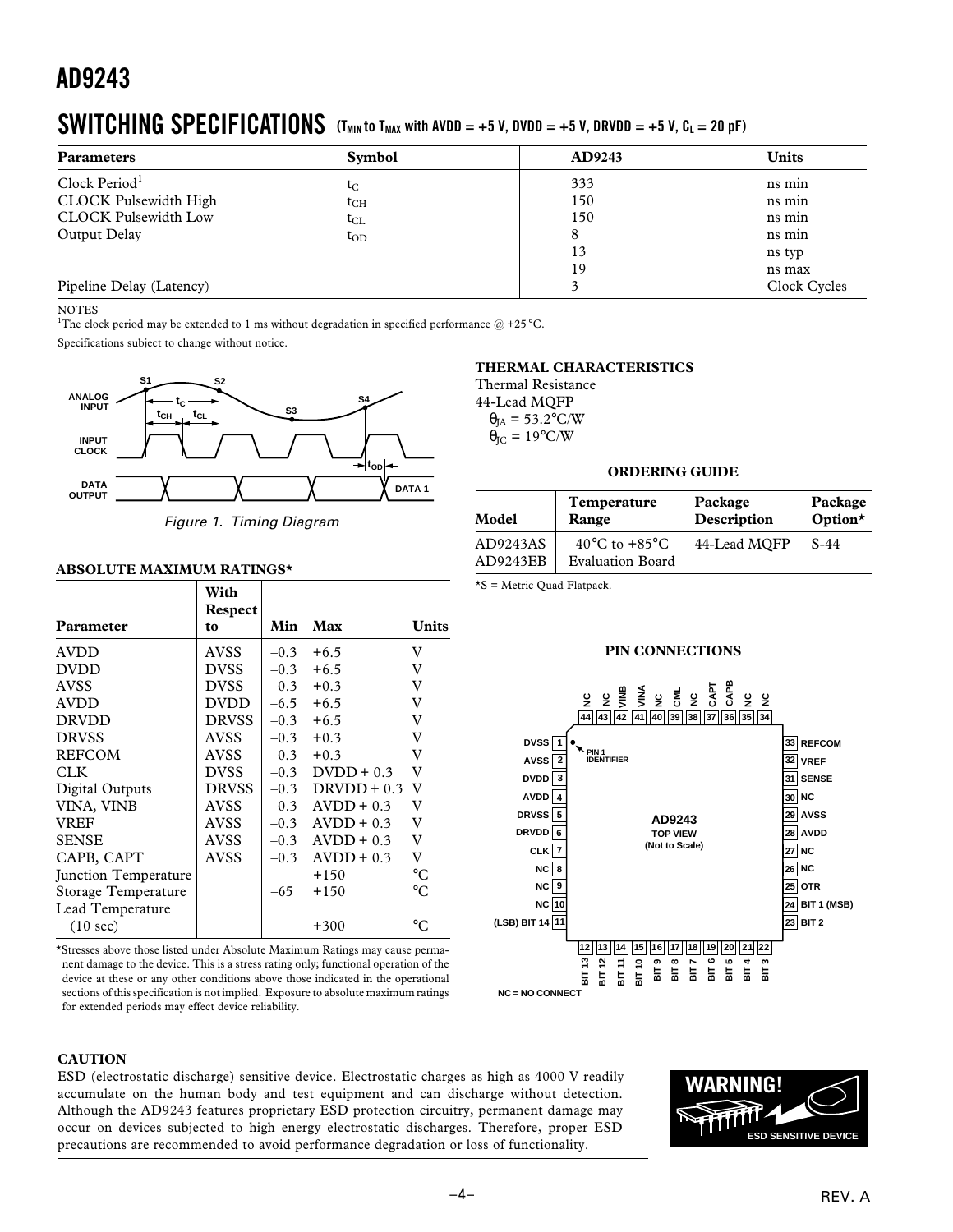#### **PIN DESCRIPTION**

| Pin           |                  |                                  |
|---------------|------------------|----------------------------------|
| <b>Number</b> | Name             | Description                      |
| 1             | <b>DVSS</b>      | Digital Ground                   |
| 2, 29         | <b>AVSS</b>      | Analog Ground                    |
| 3             | <b>DVDD</b>      | +5 V Digital Supply              |
| 4, 28         | AVDD             | +5 V Analog Supply               |
| 5             | <b>DRVSS</b>     | Digital Output Driver Ground     |
| 6             | DRVDD            | Digital Output Driver Supply     |
| 7             | CLK              | Clock Input Pin                  |
| $8 - 10$      | NC.              | No Connect                       |
| 11            | <b>BIT 14</b>    | Least Significant Data Bit (LSB) |
| $12 - 23$     | BIT 13-BIT 2     | Data Output Bits                 |
| 24            | BIT <sub>1</sub> | Most Significant Data Bit (MSB)  |
| 25            | OTR              | Out of Range                     |
| 26, 27, 30    | NC.              | No Connect                       |
| 31            | <b>SENSE</b>     | Reference Select                 |
| 32            | <b>VREF</b>      | Reference $I/O$                  |
| 33            | <b>REFCOM</b>    | Reference Common                 |
| 34, 35, 38    | NC.              | No Connect                       |
| 40, 43, 44    |                  |                                  |
| 36            | <b>CAPB</b>      | Noise Reduction Pin              |
| 37            | CAPT             | Noise Reduction Pin              |
| 39            | CML              | Common-Mode Level (Midsupply)    |
| 41            | VINA             | Analog Input Pin (+)             |
| 42            | VINB             | Analog Input Pin $(-)$           |

#### **DEFINITIONS OF SPECIFICATION INTEGRAL NONLINEARITY (INL)**

INL refers to the deviation of each individual code from a line drawn from "negative full scale" through "positive full scale." The point used as "negative full scale" occurs 1/2 LSB before the first code transition. "Positive full scale" is defined as a level 1 1/2 LSB beyond the last code transition. The deviation is measured from the middle of each particular code to the true straight line.

#### **DIFFERENTIAL NONLINEARITY (DNL, NO MISSING CODES)**

An ideal ADC exhibits code transitions that are exactly 1 LSB apart. DNL is the deviation from this ideal value. Guaranteed no missing codes to 14-bit resolution indicates that all 16384 codes, respectively, must be present over all operating ranges.

#### **ZERO ERROR**

The major carry transition should occur for an analog value  $1/2$  LSB below VINA = VINB. Zero error is defined as the deviation of the actual transition from that point.

#### **GAIN ERROR**

The first code transition should occur at an analog value 1/2 LSB above negative full scale. The last transition should occur at an analog value 1 1/2 LSB below the nominal full scale. Gain error is the deviation of the actual difference between first and last code transitions and the ideal difference between first and last code transitions.

#### **OVERVOLTAGE RECOVERY TIME**

Overvoltage recovery time is defined as that amount of time required for the ADC to achieve a specified accuracy after an overvoltage (50% greater than full-scale range), measured from the time the overvoltage signal reenters the converter's range.

#### **TEMPERATURE DRIFT**

The temperature drift for zero error and gain error specifies the maximum change from the initial  $(+25^{\circ}C)$  value to the value at  $T<sub>MIN</sub>$  or  $T<sub>MAX</sub>$ .

#### **POWER SUPPLY REJECTION**

The specification shows the maximum change in full scale from the value with the supply at the minimum limit to the value with the supply at its maximum limit.

#### **APERTURE JITTER**

Aperture jitter is the variation in aperture delay for successive samples and is manifested as noise on the input to the A/D.

#### **APERTURE DELAY**

Aperture delay is a measure of the sample-and-hold amplifier (SHA) performance and is measured from the rising edge of the clock input to when the input signal is held for conversion.

#### **SIGNAL-TO-NOISE AND DISTORTION (S/N+D, SINAD) RATIO**

S/N+D is the ratio of the rms value of the measured input signal to the rms sum of all other spectral components below the Nyquist frequency, including harmonics but excluding dc. The value for S/N+D is expressed in decibels.

#### **EFFECTIVE NUMBER OF BITS (ENOB)**

For a sine wave, SINAD can be expressed in terms of the number of bits. Using the following formula,

$$
N = (SIMAD - 1.76)/6.02
$$

it is possible to get a measure of performance expressed as *N*, the effective number of bits.

Thus, effective number of bits for a device for sine wave inputs at a given input frequency can be calculated directly from its measured SINAD.

#### **TOTAL HARMONIC DISTORTION (THD)**

THD is the ratio of the rms sum of the first six harmonic components to the rms value of the measured input signal and is expressed as a percentage or in decibels.

#### **SIGNAL-TO-NOISE RATIO (SNR)**

SNR is the ratio of the rms value of the measured input signal to the rms sum of all other spectral components below the Nyquist frequency, excluding the first six harmonics and dc. The value for SNR is expressed in decibels.

#### **SPURIOUS FREE DYNAMIC RANGE (SFDR)**

SFDR is the difference in dB between the rms amplitude of the input signal and the peak spurious signal.

#### **TWO-TONE SFDR**

The ratio of the rms value of either input tone to the rms value of the peak spurious component. The peak spurious component may or may not be an IMD product. May be reported in dBc (i.e., degrades as signal level is lowered), or in dBFS (always related back to converter full scale).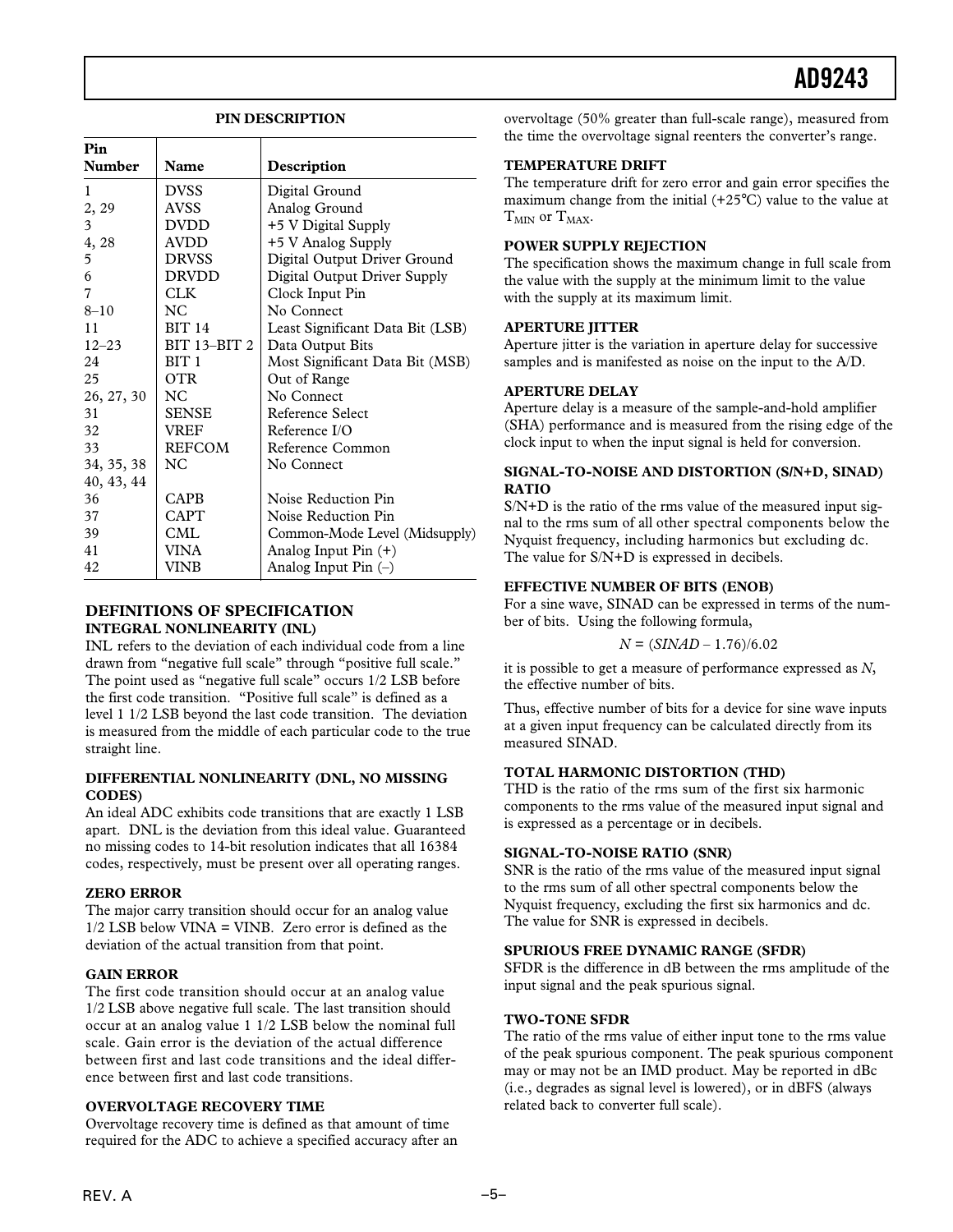## **Typical Differential AC Characterization Curves/Plots** = 3.00 MSPS, T<sub>A</sub> = +25 °C, Differential Input)



Figure 2. SINAD vs. Input Frequency (Input Span =  $5 V$ ,  $V_{CM} = 2.5 V$ )



Figure 3. THD vs. Input Frequency (Input Span =  $5 V$ ,  $V_{CM} = 2.5 V$ )



Figure 4. Typical FFT,  $f_{IN} = 500$  kHz (Input Span =  $5 V$ ,  $V_{CM} = 2.5 V$ )



Figure 5. SINAD vs. Input Frequency (Input Span =  $2 V$ ,  $V_{CM} = 2.5 V$ )



Figure 8. THD vs. Sample Rate  $(f_{IN} = 1.5 \text{ MHz}, A_{IN} = -0.5 \text{ dBFS},$  $V_{CM} = 2.5 V$ 



Figure 6. THD vs. Input Frequency (Input Span =  $2 V, V_{CM} = 2.5 V$ )



Figure 9. Single Tone SFDR  $(f_{IN} = 1.5 MHz, V_{CM} = 2.5 V)$ 



Figure 7. Typical FFT,  $f_{IN} = 1.50$  MHz (Input Span =  $2 V$ ,  $V_{CM} = 2.5 V$ )



Figure 10. Dual Tone SFDR  $(f_1 = 0.95 \text{ MHz}, f_2 = 1.04 \text{ MHz},$  $V_{CM} = 2.5 V$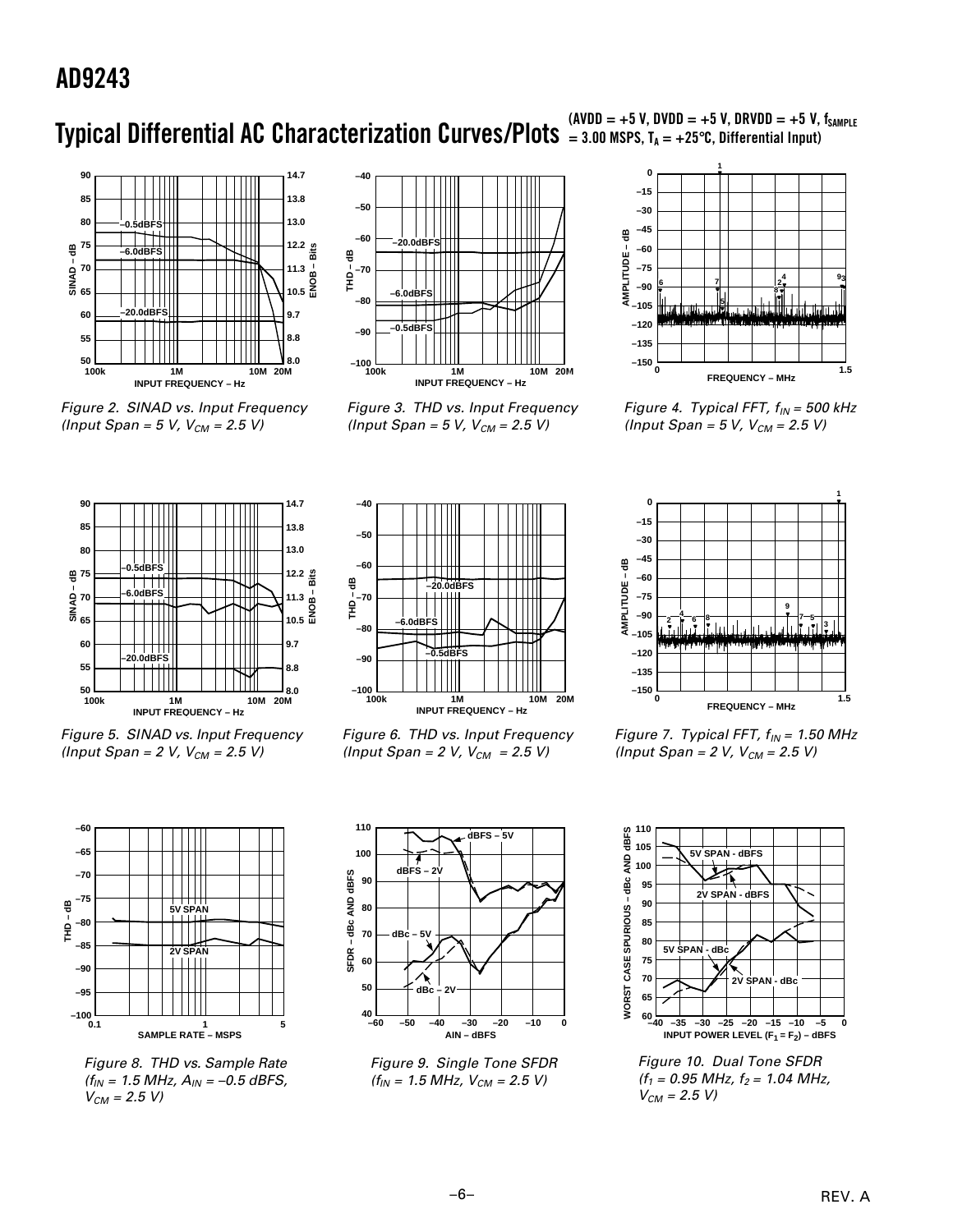(AVDD = +5 V, DVDD = +5 V, DRVDD = +5 V, f<sub>SAMPLE</sub> = 3.00 MSPS, T<sub>A</sub> = +25°C,<br> **Other Characterization Curves/Plots** Single-Ended Input)



Figure 11. Typical INL (Input Span =  $5 V$ )



Figure 12. Typical DNL (Input Span =  $5 V$ )



Figure 14. SINAD vs. Input Frequency (Input Span = 2 V,  $V_{CM}$  = 2.5 V)



Figure 15. THD vs. Input Frequency (Input Span = 2 V,  $V_{CM}$  = 2.5 V)



Figure 13. "Grounded-Input" Histogram (Input Span = 5 V)



Figure 16. CMR vs. Input Frequency (Input Span = 2 V,  $V_{CM}$  = 2.5 V)



Figure 17. SINAD vs. Input Frequency (Input Span = 5 V,  $V_{CM}$  = 2.5 V)



Figure 18. THD vs. Input Frequency (Input Span = 5 V,  $V_{CM}$  = 2.5 V)



Figure 19. Typical Voltage Reference Error vs. Temperature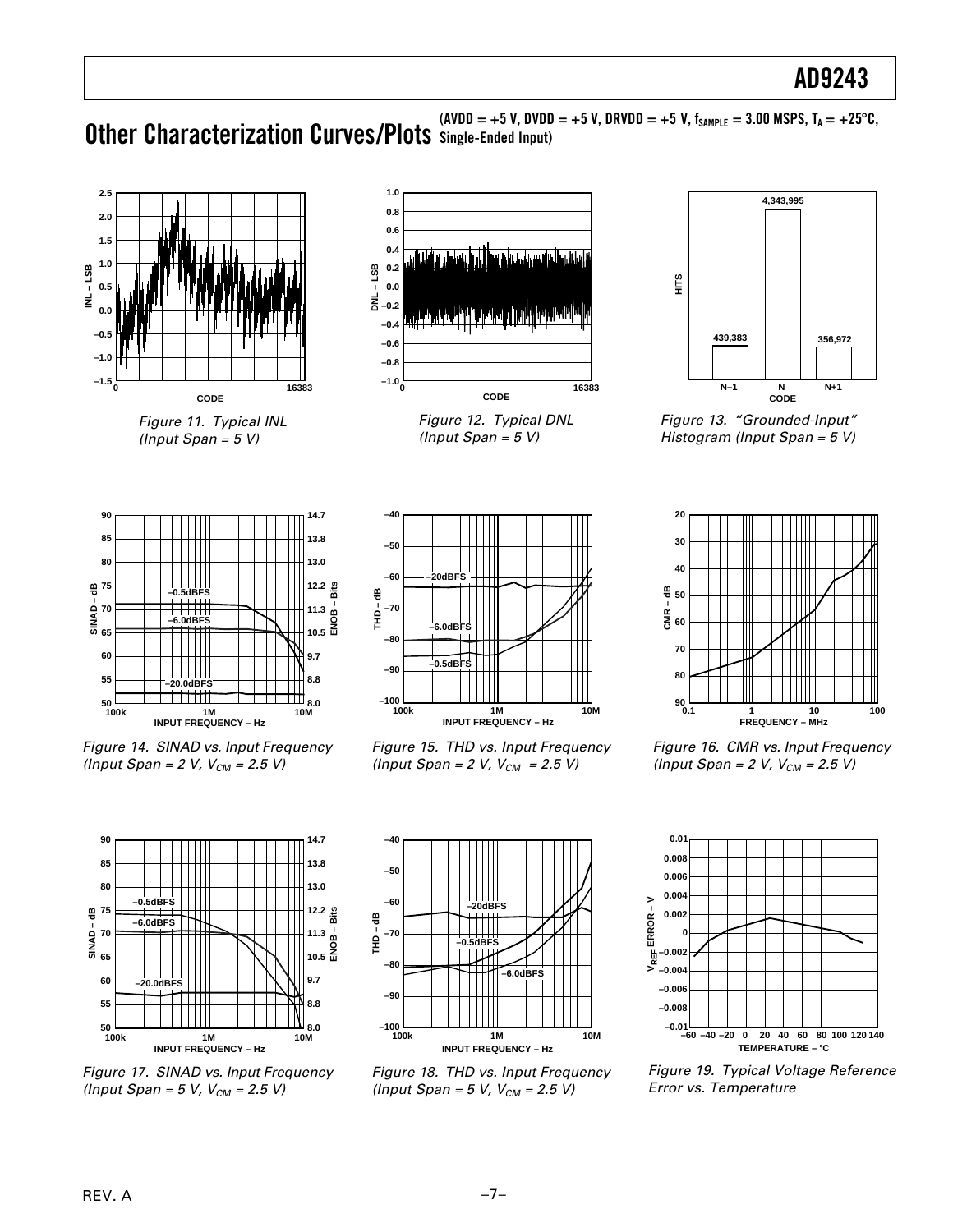#### **INTRODUCTION**

The AD9243 utilizes a four-stage pipeline architecture with a wideband input sample-and-hold amplifier (SHA) implemented on a cost-effective CMOS process. Each stage of the pipeline, excluding the last stage, consists of a low resolution flash A/D connected to a switched capacitor DAC and interstage residue amplifier (MDAC). The residue amplifier amplifies the difference between the reconstructed DAC output and the flash input for the next stage in the pipeline. One bit of redundancy is used in each of the stages to facilitate digital correction of flash errors. The last stage simply consists of a flash A/D.

The pipeline architecture allows a greater throughput rate at the expense of pipeline delay or latency. This means that while the converter is capable of capturing a new input sample every clock cycle, it actually takes three clock cycles for the conversion to be fully processed and appear at the output. This latency is not a concern in most applications. The digital output, together with the out-of-range indicator (OTR), is latched into an output buffer to drive the output pins. The output drivers can be configured to interface with  $+5$  V or  $+3.3$  V logic families.

The AD9243 uses both edges of the clock in its internal timing circuitry (see Figure 1 and specification page for exact timing requirements). The A/D samples the analog input on the rising edge of the clock input. During the clock low time (between the falling edge and rising edge of the clock), the input SHA is in the sample mode; during the clock high time it is in the hold mode. System disturbances just prior to the rising edge of the clock and/or excessive clock jitter may cause the input SHA to acquire the wrong value, and should be minimized.

#### **ANALOG INPUT AND REFERENCE OVERVIEW**

Figure 20, a simplified model of the AD9243, highlights the relationship between the analog inputs, VINA, VINB, and the reference voltage, VREF. Like the voltage applied to the top of the resistor ladder in a flash A/D converter, the value VREF defines the maximum input voltage to the *A/D core*. The minimum input voltage to the *A/D core* is automatically defined to be –VREF.



Figure 20. AD9243 Equivalent Functional Input Circuit

The addition of a differential input structure gives the user an additional level of flexibility that is not possible with traditional flash converters. The input stage allows the user to easily configure the inputs for either single-ended operation or differential operation. The A/D's input structure allows the dc offset of the input signal to be varied independently of the input span of the converter. Specifically, the input to the *A/D core* is the difference of the voltages applied at the VINA and VINB input pins.

Therefore, the equation,

$$
V_{CORE} = VINA - VINB \tag{1}
$$

defines the output of the differential input stage and provides the input to the A/D core.

The voltage,  $V_{CORE}$ , must satisfy the condition,

$$
-VREF \leq V_{CORE} \leq VREF
$$
 (2)

where *VREF* is the voltage at the *VREF* pin.

While an infinite combination of VINA and VINB inputs exist that satisfy Equation 2, there is an additional limitation placed on the inputs by the power supply voltages of the AD9243. The power supplies bound the valid operating range for VINA and VINB. The condition,

$$
AVSS - 0.3 \ V < VINA < AVDD + 0.3 \ V \tag{3}
$$
\n
$$
AVSS - 0.3 \ V < VINB < AVDD + 0.3 \ V
$$

where *AV*SS is nominally 0 V and *AV*DD is nominally +5 V, defines this requirement. Thus, the range of valid inputs for VINA and VINB is any combination that satisfies both Equations 2 and 3.

For additional information showing the relationship between VINA, VINB, VREF and the digital output of the AD9243, see Table IV.

Refer to Table I and Table II for a summary of the various analog input and reference configurations**.**

#### **ANALOG INPUT OPERATION**

Figure 21 shows the equivalent analog input of the AD9243 which consists of a differential sample-and-hold amplifier (SHA). The differential input structure of the SHA is highly flexible, allowing the devices to be easily configured for either a differential or single-ended input. The dc offset, or common-mode voltage, of the input(s) can be set to accommodate either singlesupply or dual supply systems. Also, note that the analog inputs, VINA and VINB, are interchangeable with the exception that reversing the inputs to the VINA and VINB pins results in a polarity inversion.



Figure 21. AD9243 Simplified Input Circuit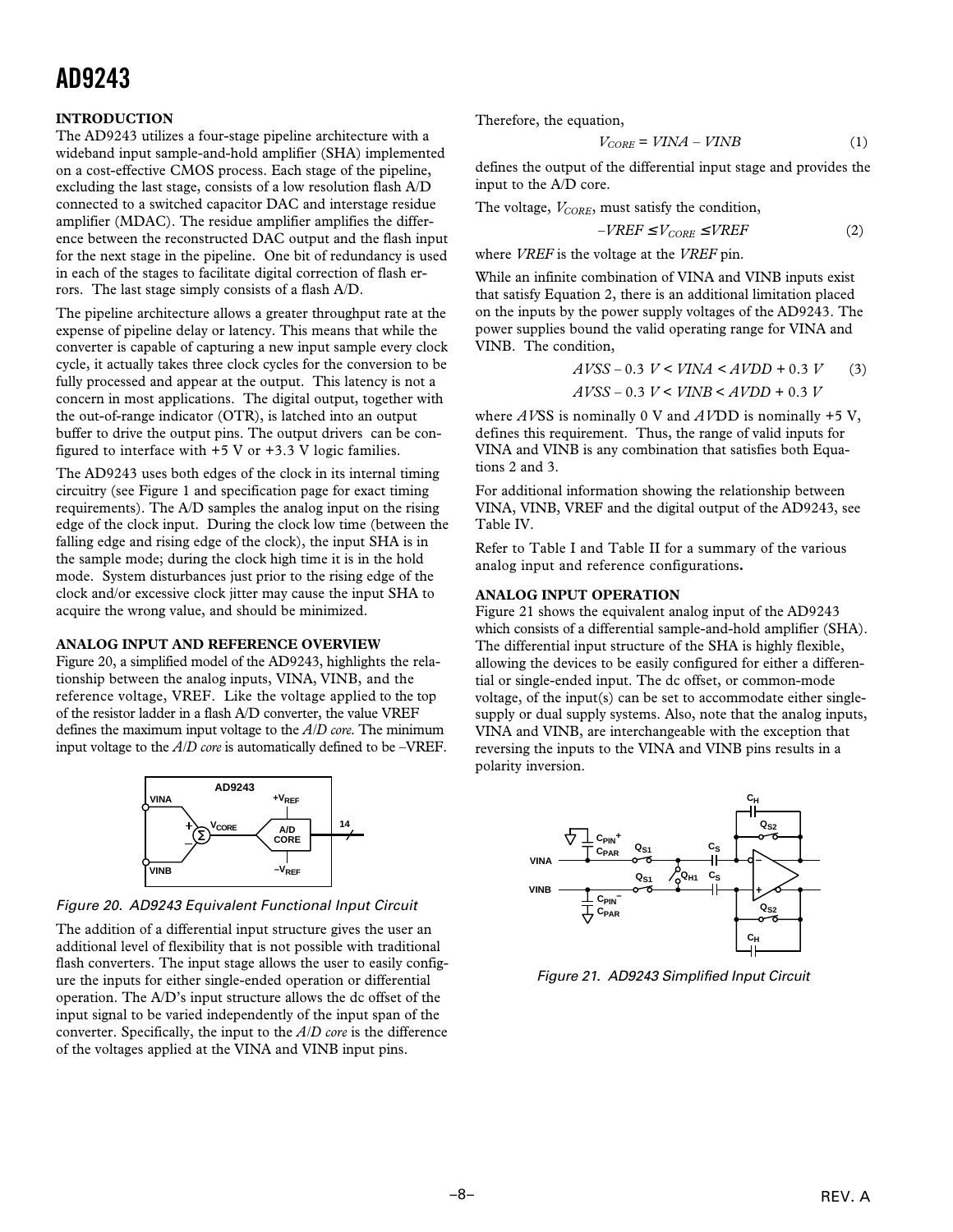The input SHA of the AD9243 is optimized to meet the performance requirements for some of the most demanding communication, imaging, and data acquisition applications while maintaining low power dissipation. Figure 22 is a graph of the full-power bandwidth of the AD9243, typically 40 MHz. Note that the small signal bandwidth is the same as the full-power bandwidth. The settling time response to a full-scale stepped input is shown in Figure 23 and is typically 80 ns to 0.0025%. The low input referred noise of 0.36 LSB's rms is displayed via a grounded histogram and is shown in Figure 13.







Figure 23. Settling Time

The SHA's optimum *distortion* performance for a differential or single-ended input is achieved under the following two conditions: (1) the common-mode voltage is centered around mid supply (i.e., AVDD/2 or approximately 2.5 V) and (2) the input signal voltage span of the SHA is set at its lowest (i.e., 2 V input span). This is due to the sampling switches,  $Q_{S1}$ , being CMOS switches whose  $R_{ON}$  resistance is very low but has some signal dependency which causes frequency dependent ac distortion while the SHA is in the track mode. The  $R_{ON}$  resistance of a CMOS switch is typically lowest at its midsupply but increases symmetrically as the input signal approaches either AVDD or AVSS. A lower input signal voltage span centered at midsupply reduces the degree of R<sub>ON</sub> modulation.

Figure 24 compares the AD9243's THD vs. frequency performance for a 2 V input span with a common-mode voltage of 1 V and 2.5 V. Note the difference in the amount of degrada-

tion in THD performance as the input frequency increases. Similarly, note how the THD performance at lower frequencies becomes less sensitive to the common-mode voltage. As the input frequency approaches dc, the distortion will be dominated by static nonlinearities such as INL and DNL. It is important to note that these dc static nonlinearities are independent of any R<sub>ON</sub> modulation.



Figure 24. AD9243 THD vs. Frequency for  $V_{CM} = 2.5$  V and 1.0 V ( $A_{IN}$  = -0.5 dB, Input Span = 2.0 V p-p)

Due to the high degree of symmetry within the SHA topology, a significant improvement in distortion performance for differential input signals with frequencies up to and beyond Nyquist can be realized. This inherent symmetry provides excellent cancellation of both common-mode distortion and noise. Also, the required input signal voltage span is reduced by a half which further reduces the degree of  $R_{ON}$  modulation and its effects on distortion.

The optimum *noise and dc linearity* performance for either differential or single-ended inputs is achieved with the largest input signal voltage span (i.e., 5 V input span) and matched input impedance for VINA and VINB. Note that only a slight degradation in dc linearity performance exists between the 2 V and 5 V input span as specified in the AD9243 "DC SPECIFICATIONS."

Referring to Figure 21, the differential SHA is implemented using a switched-capacitor topology. Hence, its input impedance and its subsequent effects on the input drive source should be understood to maximize the converter's performance. The combination of the pin capacitance,  $C_{\text{PIN}}$ , parasitic capacitance  $C<sub>PAR</sub>$  and the sampling capacitance,  $C<sub>S</sub>$ , is typically less than 16 pF. When the SHA goes into track mode, the input source must charge or discharge the voltage stored on  $C_S$  to the new input voltage. This action of charging and discharging  $C_S$  which is approximately 4 pF, averaged over a period of time and for a given sampling frequency,  $F_s$ , makes the input impedance appear to have a benign resistive component (i.e., 83 kΩ at  $F_S$  = 3.0 MSPS). However, if this action is analyzed within a sampling period (i.e.,  $T = \langle 1/F_s \rangle$ , the input impedance is dynamic due to the instantaneous requirement of charging and discharging  $C_s$ . A series resistor inserted between the input drive source and the SHA input as shown in Figure 25 provides the effective isolation.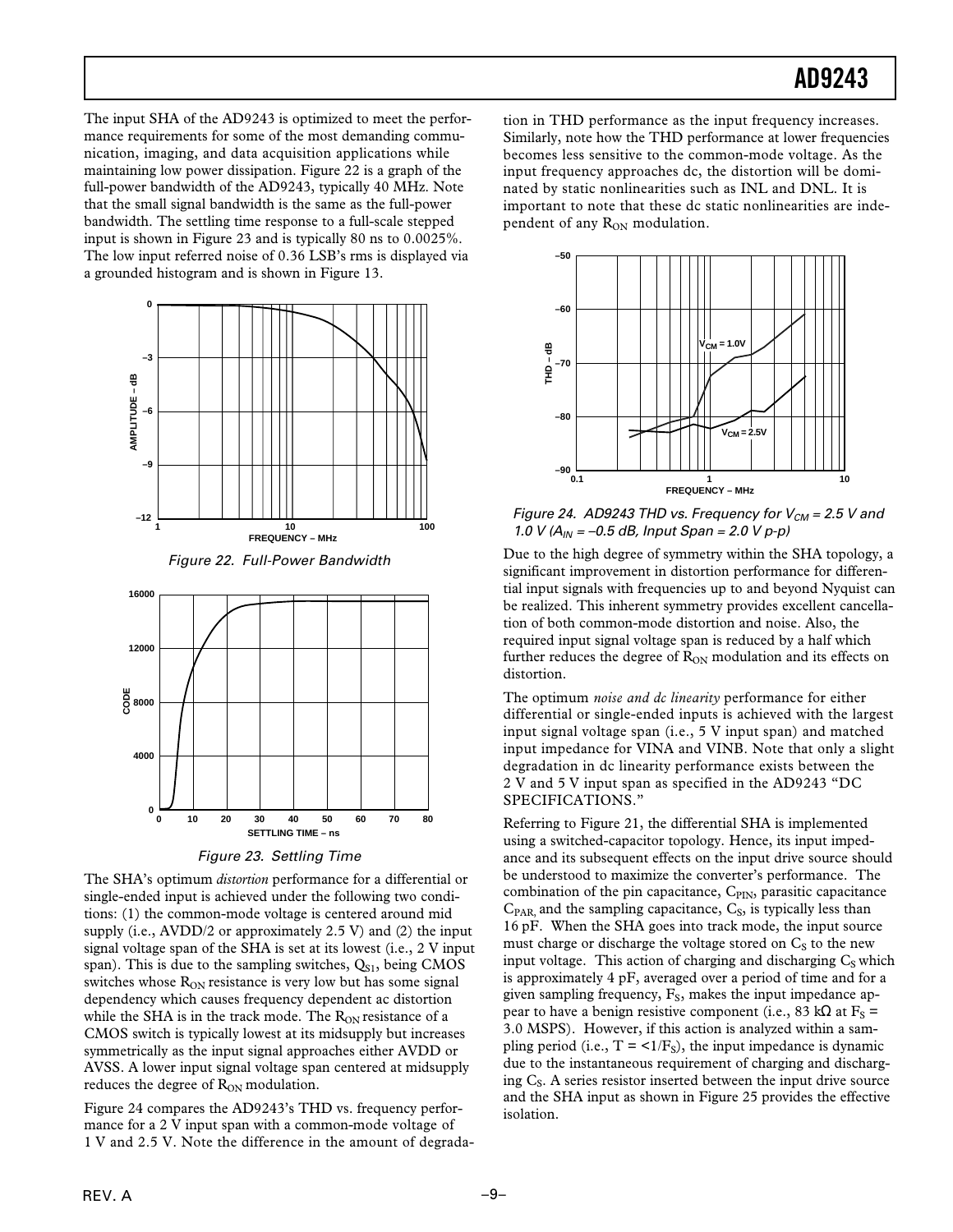

Figure 25. Series Resistor Isolates Switched-Capacitor SHA Input from Op Amp. Matching Resistors Improve SNR Performance

The optimum size of this resistor is dependent on several factors which include the AD9243 sampling rate, the selected op amp, and the particular application. *In most applications, a 30* Ω *to 50* Ω *resistor is sufficient.* However, some applications may require a larger resistor value to reduce the noise bandwidth or possibly limit the fault current in an overvoltage condition. Other applications may require a larger resistor value as part of an anti-aliasing filter. In any case, since the THD performance is dependent on the series resistance and the above mentioned factors, optimizing this resistor value for a given application is encouraged.

A slight improvement in SNR performance and dc offset performance is achieved by matching the input resistance connected to VINA and VINB. The degree of improvement is dependent on the resistor value and the sampling rate. For series resistor values greater than 100  $\Omega$ , the use of a matching resistor is encouraged.

The noise or small-signal bandwidth of the AD9243 is the same as its full-power bandwidth. For noise sensitive applications, the excessive bandwidth may be detrimental and the addition of a series resistor and/or shunt capacitor can help limit the wideband noise at the A/D's input by forming a low-pass filter. Note, however, that the combination of this series resistance with the equivalent input capacitance of the AD9243 should be evaluated for those time-domain applications that are sensitive to the input signal's absolute settling time. In applications where harmonic distortion is not a primary concern, the series resistance may be selected in combination with the SHA's nominal 16 pF of input capacitance to set the filter's 3 dB cutoff frequency.

A better method of reducing the noise bandwidth, while possibly establishing a real pole for an antialiasing filter, is to add some additional shunt capacitance between the input (i.e., VINA and/or VINB) and analog ground. Since this additional shunt capacitance combines with the equivalent input capacitance of the AD9243, a lower series resistance can be selected to establish the filter's cutoff frequency while not degrading the distortion performance of the device. The shunt capacitance also acts like a charge reservoir, sinking or sourcing the additional charge required by the hold capacitor,  $C_H$ , further reducing current transients seen at the op amp's output.

The effect of this increased capacitive load on the op amp driving the AD9243 should be evaluated. To optimize performance when noise is the primary consideration, increase the shunt capacitance as much as the transient response of the input signal will allow. Increasing the capacitance too much may adversely affect the op amp's settling time, frequency response, and distortion performance.

| Input        |             | Input                   | Input Range (V)                        |                                        | Figure    |                                                                                                                                                                                                |
|--------------|-------------|-------------------------|----------------------------------------|----------------------------------------|-----------|------------------------------------------------------------------------------------------------------------------------------------------------------------------------------------------------|
| Connection   | Coupling    | Span $(V)$              | VINA <sup>1</sup>                      | VINB <sup>1</sup>                      | #         | <b>Comments</b>                                                                                                                                                                                |
| Single-Ended | DC          | 2                       | $0$ to $2$                             | 1                                      | 32, 33    | Best for stepped input response applications, suboptimum<br>THD and noise performance, requires $\pm$ 5 V op amp.                                                                              |
|              |             | $2 \times VREF$         | 0 <sub>to</sub><br>$2 \times$ VREF     | <b>VREF</b>                            | 32, 33    | Same as above but with improved noise performance due to<br>increase in dynamic range. Headroom/settling time require-<br>ments of $\pm 5$ op amp should be evaluated.                         |
|              |             | 5                       | $0$ to $5$                             | 2.5                                    | 32, 33    | Optimum noise performance, excellent THD performance. Requires<br>op amp with VCC $> +5$ V due to insufficient headroom $(a)$ 5 V.                                                             |
|              |             | $2 \times$ VREF         | $2.5 - VREF$<br>to<br>$2.5 + VREF$     | 2.5                                    | 39        | Optimum THD performance with $VREF = 1$ , noise performance<br>improves while THD performance degrades as VREF increases<br>to 2.5 V. Single supply operation (i.e., $+5$ V) for many op amps. |
| Single-Ended | AC          | 2 or<br>$2 \times$ VREF | $0$ to $1$ or<br>0 to $2 \times$ VREF  | 1 or VREF                              | 34        | Suboptimum ac performance due to input common-mode<br>level not biased at optimum midsupply level (i.e., 2.5 V).                                                                               |
|              |             | 5                       | $0$ to $5$                             | 2.5                                    | 34        | Optimum noise performance, excellent THD performance.                                                                                                                                          |
|              |             | $2 \times$ VREF         | $2.5 - VREF$<br>to<br>$2.5 + VREF$     | 2.5                                    | 35        | Flexible input range, Optimum THD performance with<br>VREF = 1. Noise performance improves while THD perfor-<br>mance degrades as VREF increases to 2.5 V.                                     |
| Differential | AC or<br>DC | $\overline{c}$          | $2$ to $3$                             | 3 to 2                                 | $29 - 31$ | Optimum full-scale THD and SFDR performance well be-<br>yond the A/Ds Nyquist frequency.                                                                                                       |
|              |             | $2 \times$ VREF         | $2.5 - VREF/2$<br>to<br>$2.5 + VREF/2$ | $2.5 + VREF/2$<br>to<br>$2.5 - VREF/2$ | $29 - 31$ | Same as 2 V to 3 V input range with the exception that full-scale<br>THD and SFDR performance can be traded off for better noise<br>performance.                                               |
|              |             | 5                       | 1.75 to 3.25                           | 3.25 to 1.75                           | $29 - 31$ | Widest dynamic range (i.e., ENOBs) due to Optimum Noise<br>performance.                                                                                                                        |

#### **Table I. Analog Input Configuration Summary**

**NOTE** 

<sup>1</sup>VINA and VINB can be interchanged if signal inversion is required.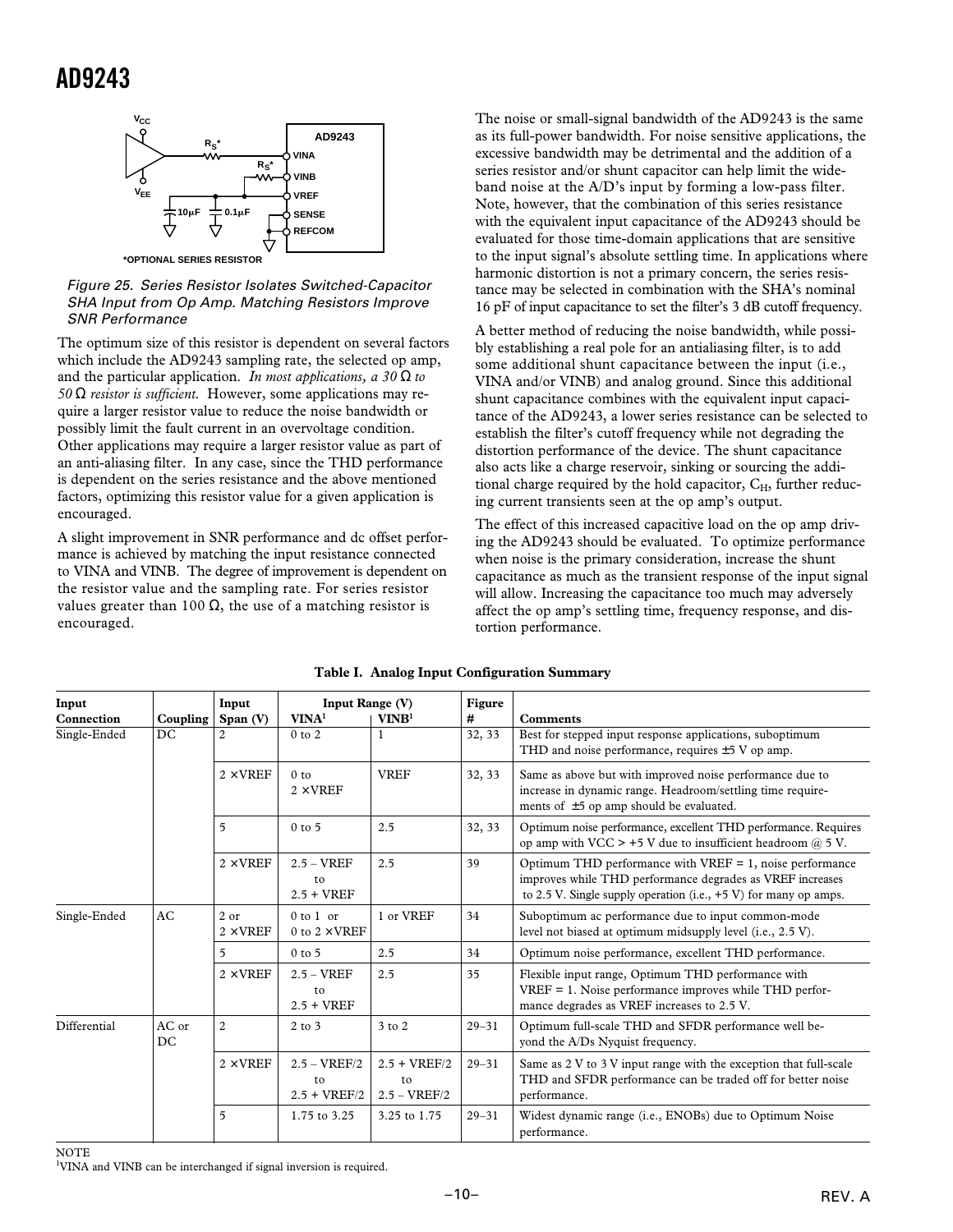#### **REFERENCE OPERATION**

The AD9243 contains an onboard bandgap reference that provides a pin-strappable option to generate either a 1 V or 2.5 V output. With the addition of two external resistors, the user can generate reference voltages other than 1 V and 2.5 V. Another alternative is to use an external reference for designs requiring enhanced accuracy and/or drift performance. See Table II for a summary of the pin-strapping options for the AD9243 reference configurations.

Figure 26 shows a simplified model of the internal voltage reference of the AD9243. A pin-strappable reference amplifier buffers a 1 V fixed reference. The output from the reference amplifier, A1, appears on the VREF pin. The voltage on the VREF pin determines the full-scale input span of the A/D. This input span equals,



*Full-Scale Input Span = 2* × *VREF*

Figure 26. Equivalent Reference Circuit

The voltage appearing at the VREF pin as well as the state of the internal reference amplifier, A1, are determined by the voltage appearing at the SENSE pin. The logic circuitry contains two comparators which monitor the voltage at the SENSE pin. The comparator with the lowest set point (approximately 0.3 V) controls the position of the switch within the feedback path of A1. If the SENSE pin is tied to REFCOM, the switch is connected to the internal resistor network thus providing a VREF of

2.5 V. If the SENSE pin is tied to the VREF pin via a short or resistor, the switch is connected to the SENSE pin. A short will provide a VREF of 1.0 V while an external resistor network will provide an alternative VREF between 1.0 V and 2.5 V. The other comparator controls internal circuitry which will disable the reference amplifier if the SENSE pin is tied AVDD. Disabling the reference amplifier allows the VREF pin to be driven by an external voltage reference.

The actual reference voltages used by the internal circuitry of the AD9243 appear on the CAPT and CAPB pins. For proper operation when using the internal or an external reference, it is necessary to add a capacitor network to decouple these pins. Figure 27 shows the recommended decoupling network. This capacitive network performs the following three functions: (1) along with the reference amplifier, A2, it provides a low source impedance over a large frequency range to drive the A/D internal circuitry, (2) it provides the necessary compensation for A2, and (3) it bandlimits the noise contribution from the reference. The turn-on time of the reference voltage appearing between CAPT and CAPB is approximately 15 ms and should be evaluated in any power-down mode of operation.



#### Figure 27. Recommended CAPT/CAPB Decoupling Network

The A/D's input span may be varied dynamically by changing the differential reference voltage appearing across CAPT and CAPB symmetrically around 2.5 V (i.e., midsupply). To change the reference at speeds beyond the capabilities of A2, it will be necessary to drive CAPT and CAPB with two high speed, low noise amplifiers. In this case, both internal amplifiers (i.e., A1 and A2) must be disabled by connecting SENSE to AVDD and VREF to REFCOM and the capacitive decoupling network removed. The external voltages applied to CAPT and CAPB must be  $2.5 V + Input Span/4$  and  $2.5 V - Input Span/4$  respectively in which the input span can be varied between 2 V and 5 V. Note that those samples within the pipeline A/D during any reference transition will be corrupted and should be discarded.

| Reference<br><b>Operating Mode</b>                    | <b>Input Span (VINA–VINB)</b><br>$(V p-p)$                                | <b>Required VREF (V)</b>                                         | <b>Connect</b>                                                   | T <sub>0</sub>                                                                   |
|-------------------------------------------------------|---------------------------------------------------------------------------|------------------------------------------------------------------|------------------------------------------------------------------|----------------------------------------------------------------------------------|
| <b>INTERNAL</b><br><b>INTERNAL</b><br><b>INTERNAL</b> | $\mathfrak{D}$<br>5<br>$2 \le$ SPAN $\le$ 5 AND<br>$SPAN = 2 \times VREF$ | 2.5<br>$1 \leq \text{VREF} \leq 2.5$ AND<br>$VREF = (1 + R1/R2)$ | <b>SENSE</b><br><b>SENSE</b><br>R <sub>1</sub><br>R <sub>2</sub> | <b>VREF</b><br><b>REFCOM</b><br><b>VREF AND SENSE</b><br><b>SENSE AND REFCOM</b> |
| <b>EXTERNAL</b><br>(NONDYNAMIC)                       | $2 \leq$ SPAN $\leq$ 5                                                    | $1 \leq$ VREF $\leq$ 2.5                                         | <b>SENSE</b><br><b>VREF</b>                                      | <b>AVDD</b><br>EXT. REF.                                                         |
| <b>EXTERNAL</b><br>(DYNAMIC)                          | $2 \leq$ SPAN $\leq$ 5                                                    | CAPT and CAPB<br><b>Externally Driven</b>                        | <b>SENSE</b><br><b>VREF</b><br>EXT. REF.<br>EXT. REF.            | <b>AVDD</b><br><b>REFCOM</b><br><b>CAPT</b><br><b>CAPB</b>                       |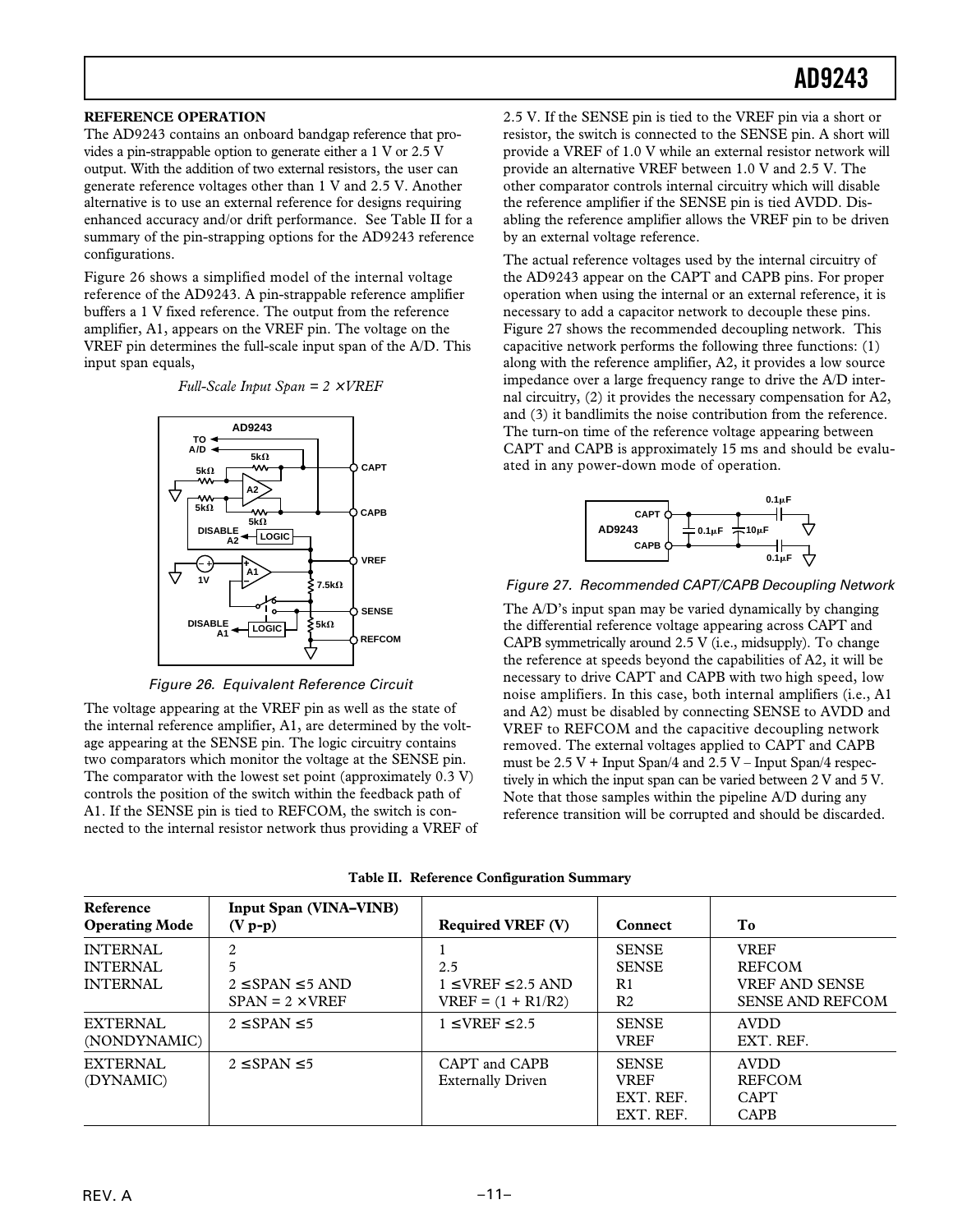#### **DRIVING THE ANALOG INPUTS INTRODUCTION**

The AD9243 has a highly flexible input structure allowing it to interface with single-ended or differential input interface circuitry. The applications shown in sections "Driving the Analog Inputs" and "Reference Configurations" along with the information presented in "Input and Reference Overview" of this data sheet, give examples of both single-ended and differential operation. Refer to Tables I and II for a list of the different possible input and reference configurations and their associated figures in the data sheet.

The optimum mode of operation, analog input range, and associated interface circuitry will be determined by the particular applications performance requirements as well as power supply options. For example, a dc coupled single-ended input may be appropriate for many data acquisition and imaging applications. Also, many communication applications which require a dc coupled input for proper demodulation can take advantage of the excellent single-ended distortion performance of the AD9243. The input span should be configured such that the system's performance objectives and the headroom requirements of the driving op amp are simultaneously met.

Alternatively, the differential mode of operation provides the best THD and SFDR performance over a wide frequency range. A transformer coupled differential input should be considered for the most demanding spectral-based applications which allow ac coupling (e.g., Direct IF to Digital Conversion). The dccoupled differential mode of operation also provides an enhancement in distortion and noise performance at higher input spans. Furthermore, it allows the AD9243 to be configured for a 5 V span using op amps specified for  $+5$  V or  $\pm 5$  V operation.

Single-ended operation requires that VINA be ac or dc coupled to the input signal source while VINB of the AD9243 be biased to the appropriate voltage corresponding to a midscale code transition. Note that signal inversion may be easily accomplished by transposing VINA and VINB.

Differential operation requires that VINA and VINB be simultaneously driven with two equal signals that are in and out of phase versions of the input signal. Differential operation of the AD9243 offers the following benefits: (1) Signal swings are smaller and therefore linearity requirements placed on the input signal source may be easier to achieve, (2) Signal swings are smaller and therefore may allow the use of op amps which may otherwise have been constrained by headroom limitations, (3) Differential operation minimizes even-order harmonic products, and (4) Differential operation offers noise immunity based on the device's common-mode rejection as shown in Figure 16.

As is typical of most CMOS devices, exceeding the supply limits will turn on internal parasitic diodes resulting in transient currents within the device. Figure 28 shows a simple means of clamping a dc coupled input with the addition of two series resistors and two diodes. Note that a larger series resistor could be used to limit the fault current through D1 and D2 but should be evaluated since it can cause a degradation in overall performance.



Figure 28. Simple Clamping Circuit

#### **DIFFERENTIAL MODE OF OPERATION**

Since not all applications have a signal preconditioned for differential operation, there is often a need to perform a singleended-to-differential conversion. A single-ended-to-differential conversion can be realized with an RF transformer or a dual op amp differential driver. The optimum method depends on whether the application requires the input signal to be ac or dc coupled to AD9243.

#### **AC Coupling via an RF Transformer**

In applications that do not need to be dc coupled, an RF transformer with a center tap is the best method to generate differential inputs for the AD9243. It provides all the benefits of operating the A/D in the differential mode without contributing additional noise or distortion. An RF transformer has the added benefit of providing electrical isolation between the signal source and the A/D.

Figure 29 shows the schematic of the suggested transformer circuit. The circuit uses a Mini-Circuits RF transformer, model #T4-6T, which has an impedance ratio of four (turns ratio of 2). The schematic assumes that the signal source has a 50  $\Omega$ source impedance. The 1:4 impedance ratio requires the  $200 \Omega$ secondary termination for optimum power transfer and VSWR. The centertap of the transformer provides a convenient means of level shifting the input signal to a desired common-mode voltage. Optimum performance can be realized when the centertap is tied to CML of the AD9243 which is the common-mode bias level of the internal SHA.



Figure 29. Transformer Coupled Input

Transformers with other turns ratios may also be selected to optimize the performance of a given application. For example, a given input signal source or amplifier may realize an improvement in distortion performance at reduced output power levels and signal swings. Hence, selecting a transformer with a higher impedance ratio (i.e., Mini-Circuits T16-6T with a 1:16 impedance ratio) effectively "steps up" the signal level, further reducing the driving requirements of the signal source.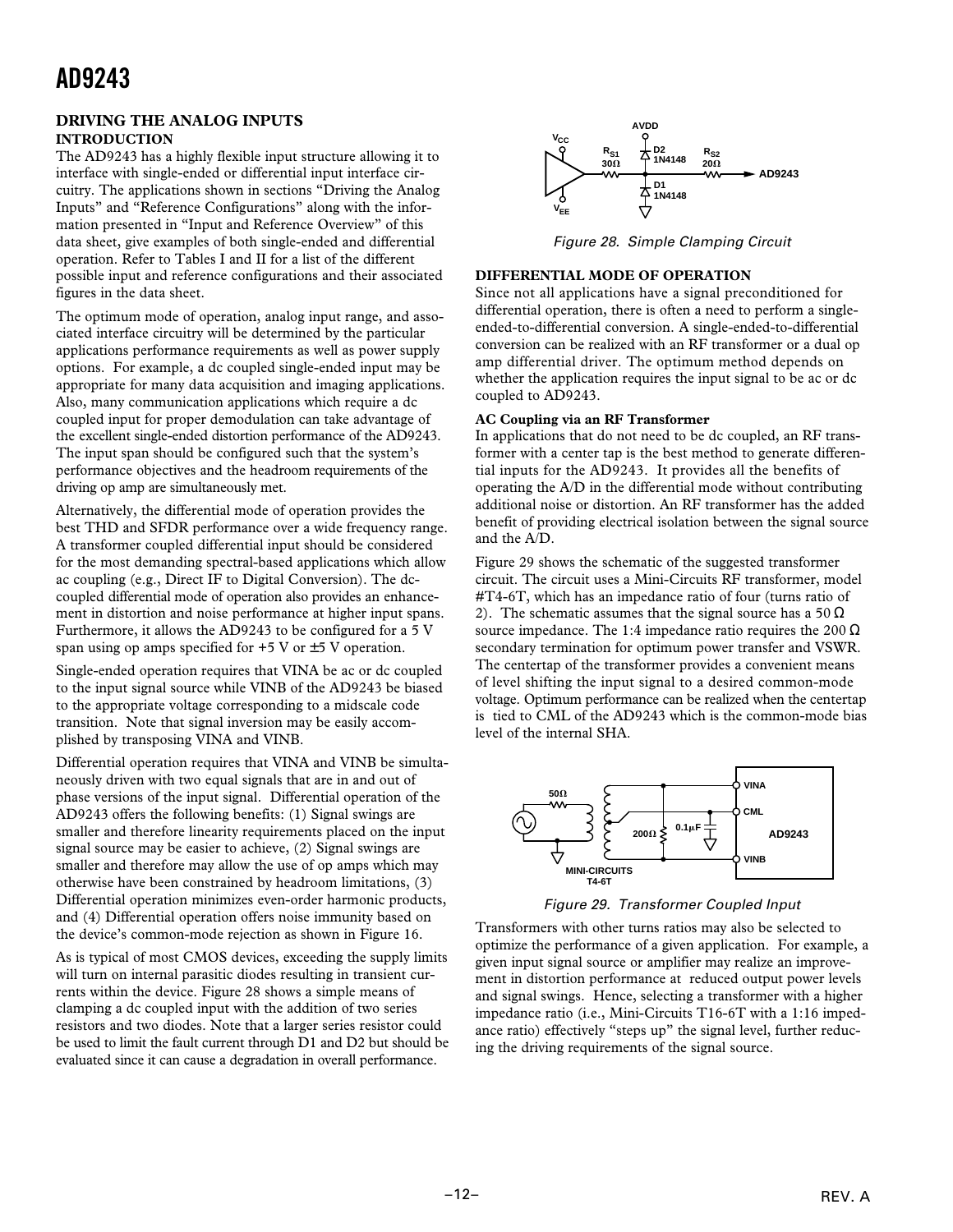#### **DC Coupling with Op Amps**

Applications that require dc coupling can also benefit by driving the AD9243 differentially. Since the signal swing requirements of each input is reduced by a factor of two in the differential mode, the AD9243 can be configured for a 5 V input span in a  $+5$  V or  $\pm$ 5 V system. This allows various high performance op amps specified for  $+5$  V and  $\pm 5$  V operation to be configured in various differential driver topologies. The optimum op amp driver topology depends on whether the common-mode voltage of the single-ended-input signal requires level-shifting.

Figure 30 shows a cross-coupled differential driver circuit best suited for systems in which the common-mode signal of the input is already biased to approximately midsupply (i.e., 2.5 V). The common-mode voltage of the differential output is set by the voltage applied to the "+" input of A2. The closed loop gain of this symmetrical driver can be easily set by  $R_{IN}$  and  $R_F$ . For more insight into the operation of this cross-coupled driver, please refer to the AD8042 data sheet.



Figure 30. Cross-Coupled Differential Driver

The driver circuit shown in Figure 31 is best suited for systems in which the bipolar input signal is referenced to AGND and requires proper level shifting. This driver circuit provides the ability to level-shift the input signal to within the commonmode range of the AD9243. The two op amps are configured as matched difference amplifiers with the input signal applied to opposing inputs to provide the differential output. The commonmode offset voltage is applied to the noninverting resistor network which provides the proper level shifting. The circuit also employs optional diodes and pull-up resistors which may help improve the op amps' distortion performance by reducing their headroom requirements. Rail-to-rail output amplifiers like the AD8042 have sufficient headroom and thus do not require these optional components.



Figure 31. Differential Driver with Level-Shifting

#### **SINGLE-ENDED MODE OF OPERATION**

The AD9243 can be configured for single-ended operation using dc or ac coupling. In either case, the input of the A/D must be driven from an operational amplifier that will not degrade the A/D's performance. Because the A/D operates from a single supply, it will be necessary to level shift ground-based bipolar signals to comply with its input requirements. Both dc and ac coupling provide this necessary function, but each method results in different interface issues which may influence the system design and performance.

#### **DC COUPLING AND INTERFACE ISSUES**

Many applications require the analog input signal to be dc coupled to the AD9243. An operational amplifier can be configured to rescale and level shift the input signal so that it is compatible with the selected input range of the A/D. The input range to the A/D should be selected on the basis of system performance objectives as well as the analog power supply availability since this will place certain constraints on the op amp selection.

Many of the new high performance op amps are specified for only  $\pm$  5 V operation and have limited input/output swing capabilities. Hence, the selected input range of the AD9243 should be sensitive to the headroom requirements of the particular op amp to prevent clipping of the signal. Also, since the output of a dual supply amplifier can swing below  $-0.3$  V, clamping its output should be considered in some applications.

In some applications, it may be advantageous to use an op amp specified for single supply +5 V operation since it will inherently limit its output swing to within the power supply rails. Rail-to-rail output amplifiers such as the AD8041 allow the AD9243 to be configured with larger input spans which improves the noise performance.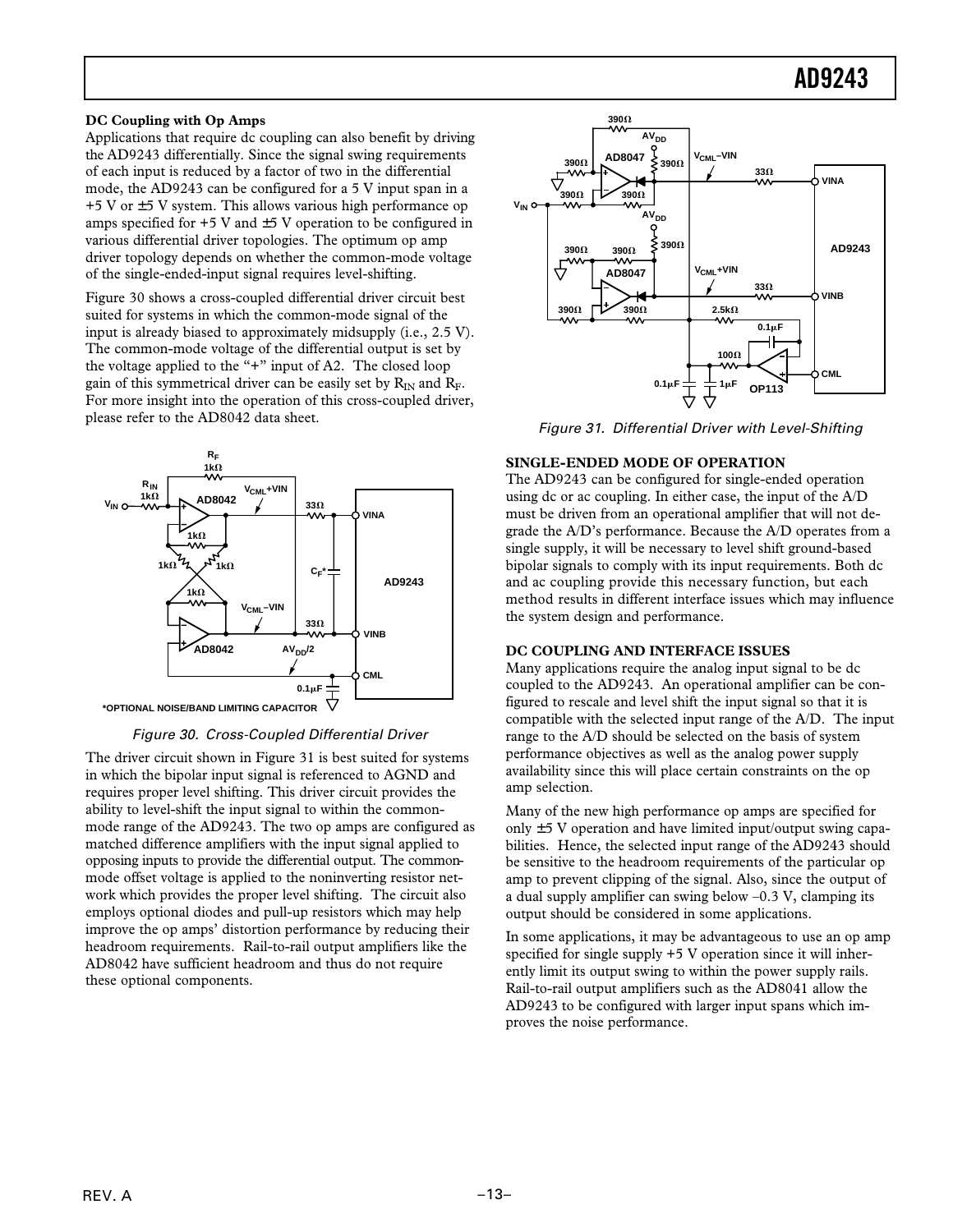If the application requires the largest single-ended input range (i.e., 0 V to 5 V) of the AD9243, the op amp will require larger supplies to drive it. Various high speed amplifiers in the *"*Op Amp Selection Guide" of this data sheet can be selected to accommodate a wide range of supply options. Once again, clamping the output of the amplifier should be considered for these applications. Alternatively, a single-ended to differential op amp driver circuit using the AD8042 could be used to achieve the 5 V input span while operating from a single +5 V supply.

Two dc coupled op amp circuits using a noninverting and inverting topology are discussed below. Although not shown, the noninverting and inverting topologies can be easily configured as part of an antialiasing filter by using a Sallen-Key or Multiple-Feedback topology, respectively. An additional R-C network can be inserted between the op amp's output and the AD9243 input to provide a real pole.

#### **Simple Op Amp Buffer**

In the simplest case, the input signal to the AD9243 will already be biased at levels in accordance with the selected input range. It is simply necessary to provide an adequately low source impedance for the VINA and VINB analog input pins of the A/D. Figure 32 shows the recommended configuration for a singleended drive using an op amp. In this case, the op amp is shown in a noninverting unity gain configuration driving the VINA pin. The internal reference drives the VINB pin. Note that the addition of a small series resistor of 30  $\Omega$  to 50  $\Omega$  connected to VINA and VINB will be beneficial in nearly all cases. Refer to section "Analog Input Operation" for a discussion on resistor selection. Figure 32 shows the proper connection for a 0 V to 5 V input range. Alternative single ended input ranges of 0 V to  $2 \times$ VREF can also be realized with the proper configuration of VREF (refer to the section "Using the Internal Reference").



Figure 32. Single-Ended AD9243 Op Amp Drive Circuit

#### **Op Amp with DC Level Shifting**

Figure 33 shows a dc-coupled level shifting circuit employing an op amp, A1, to sum the input signal with the desired dc offset. Configuring the op amp in the inverting mode with the given resistor values results in an ac signal gain of  $-1$ . If the signal inversion is undesirable, interchange the VINA and VINB connections to reestablish the original signal polarity. The dc voltage at VREF sets the common-mode voltage of the AD9243. For example, when  $VREF = 2.5 V$ , the output level from the op amp will also be centered around 2.5 V. The use of ratio matched, thin-film resistor networks will minimize gain and offset errors. Also, an optional pull-up resistor,  $R<sub>P</sub>$ , may be used to reduce the output load on VREF to  $\pm 1$  mA.





#### **AC COUPLING AND INTERFACE ISSUES**

For applications where ac coupling is appropriate, the op amp's output can be easily level shifted to the common-mode voltage,  $V<sub>CM</sub>$ , of the AD9243 via a coupling capacitor. This has the advantage of allowing the op amps common-mode level to be symmetrically biased to its midsupply level (i.e.,  $(V_{CC} + V_{EE})/2$ ). Op amps which operate symmetrically with respect to their power supplies typically provide the best ac performance as well as greatest input/output span. Hence, various high speed/performance amplifiers which are restricted to  $+5$  V/–5 V operation and/or specified for +5 V single-supply operation can be easily configured for the 5 V or 2 V input span of the AD9243, respectively. The best ac distortion performance is achieved when the A/D is configured for a 2 V input span and common-mode voltage of 2.5 V. Note that differential transformer coupling, which is another form of ac coupling, should be considered for optimum ac performance.

#### **Simple AC Interface**

Figure 34 shows a typical example of an ac-coupled, singleended configuration. The bias voltage shifts the bipolar, groundreferenced input signal to approximately VREF. The value for C1 and C2 will depend on the size of the resistor, R. The capacitors, C1 and C2, are typically a 0.1 µF ceramic and 10 µF tantalum capacitor in parallel to achieve a low cutoff frequency while maintaining a low impedance over a wide frequency range. The combination of the capacitor and the resistor form a highpass filter with a high-pass –3 dB frequency determined by the equation,

$$
f_{-3 dB} = 1/(2 \times \pi \times R \times (C1 + C2))
$$

The low impedance VREF voltage source biases both the VINB input and provides the bias voltage for the VINA input. Figure 34 shows the VREF configured for 2.5 V. Thus the input range



Figure 34. AC-Coupled Input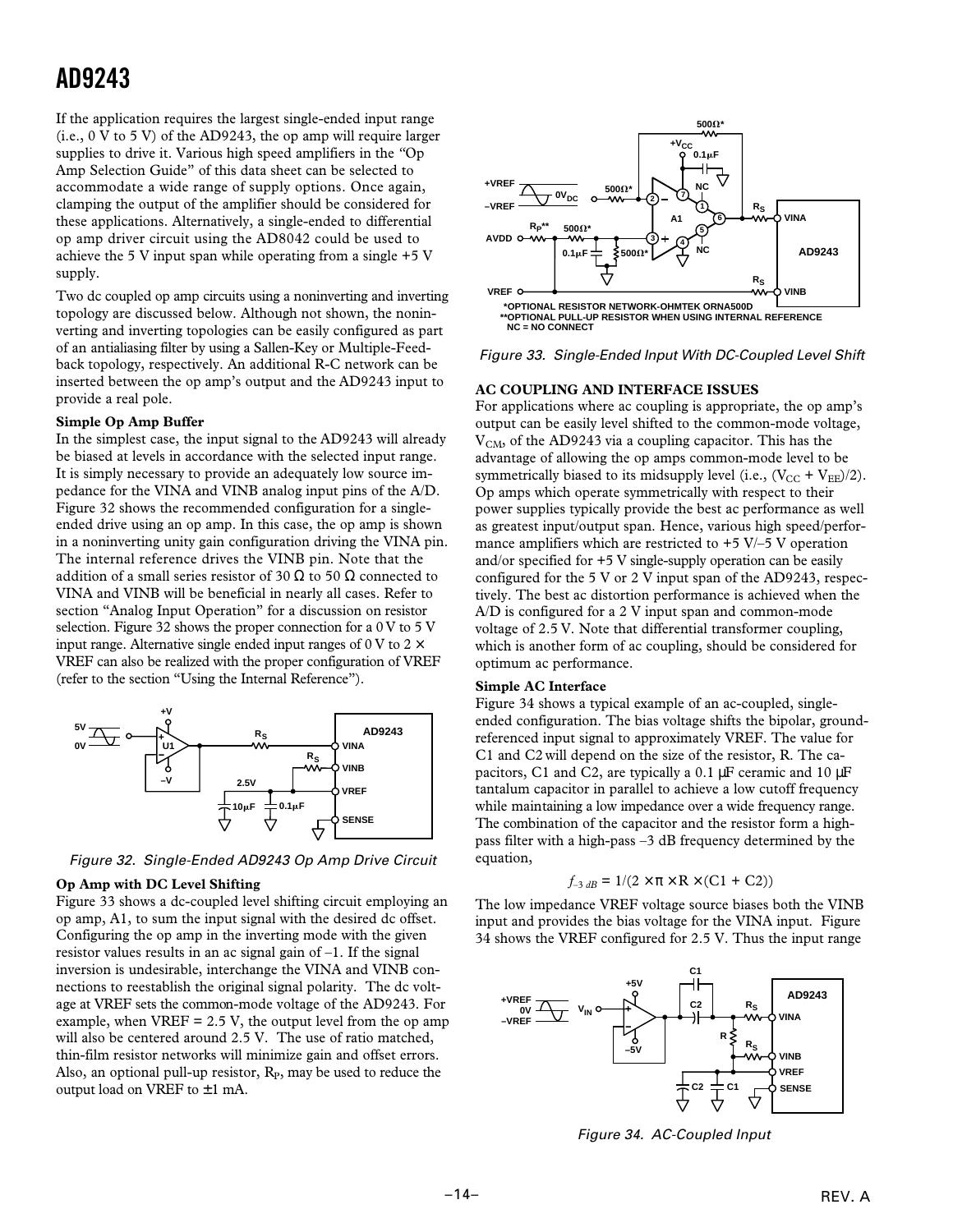of the A/D is 0 V to 5 V. Other input ranges could be selected by changing VREF but the A/D's distortion performance will degrade slightly as the input common-mode voltage deviates from its optimum level of 2.5 V.

#### **Alternative AC Interface**

Figure 35 shows a flexible ac coupled circuit which can be configured for different input spans. Since the common-mode voltage of VINA and VINB are biased to midsupply independent of VREF, VREF can be pin-strapped or reconfigured to achieve input spans between 2 V and 5 V p-p. The AD9243's CMRR along with the symmetrical coupling R-C networks will reject both power supply variations and noise. The resistors, R, establish the common-mode voltage. They may have a high value (e.g., 5 kΩ) to minimize power consumption and establish a low cutoff frequency. The capacitors, C1 and C2, are typically a  $0.1 \mu$ F ceramic and  $10 \mu$ F tantalum capacitor in parallel to achieve a low cutoff frequency while maintaining a low impedance over a wide frequency range.  $R<sub>s</sub>$  isolates the buffer amplifier from the A/D input. The optimum performance is achieved when VINA and VINB are driven via symmetrical networks. The high pass  $f_{-3 \text{ dB}}$  point can be approximated by the equation,

$$
f_{-3 dB} = 1/(2 \times \pi \times R/2 \times (C1 + C2))
$$



Figure 35. AC-Coupled Input-Flexible Input Span,  $V_{CM} = 2.5 V$ 

#### **OP AMP SELECTION GUIDE**

Op amp selection for the AD9243 is highly dependent on a particular application. In general, the performance requirements of any given application can be characterized by either time domain or frequency domain parameters. In either case, one should carefully select an op amp which preserves the performance of the A/D. This task becomes challenging when one considers the AD9243's high performance capabilities coupled with other external system level requirements such as power consumption and cost.

The ability to select the optimal op amp may be further complicated by either limited power supply availability and/or limited *acceptable* supplies for a desired op amp. Newer, high performance op amps typically have input and output range limitations in accordance with their lower supply voltages. As a result, some op amps will be more appropriate in systems where ac-coupling is allowable. When dc-coupling is required, op amps without headroom constraints such as rail-to-rail op amps or ones where larger supplies can be used should be considered. The following section describes some op amps currently available from Analog Devices. The system designer is *always* encouraged to contact the factory or local sales office to be updated on Analog Devices' latest amplifier product offerings. Highlights of the areas where the op amps excel and where they may limit the performance of the AD9243 are also included.

- **AD812:** Dual, 145 MHz Unity GBW, Single-Supply Current Feedback,  $+5$  V to  $\pm 15$  V Supplies Best Applications: Differential and/or Low Impedance Input Drivers Limits: THD above 1 MHz
- **AD8011:**  $f_{-3 \text{ dB}} = 300 \text{ MHz}$ ,  $+5 \text{ V or } \pm 5 \text{ V}$  Supplies, Current Feedback Best Applications: Single-Supply, AC/DC-Coupled, Good AC Specs, Low Noise, Low Power (5 mW) Limits: THD above 5 MHz, Usable Input/Output Range
- **AD8013:** Triple,  $f_{-3 \text{ dB}} = 230 \text{ MHz}$ ,  $+5 \text{ V or } \pm 5 \text{ V}$  supplies, Current Feedback, Disable Function Best Applications: 3:1 Multiplexer, Good AC Specs Limits: THD above 5 MHz, Input Range
- **AD9631:** 220 MHz Unity GBW, 16 ns Settling to 0.01%, ±5 V Supplies Best Applications: Best AC Specs, Low Noise, AC-Coupled Limits: Usable Input/Output Range, Power Consumption
- **AD8047:** 130 MHz Unity GBW, 30 ns Settling to 0.01%,  $±5$  V Supplies Best Applications: Good AC Specs, Low Noise, AC-Coupled Limits: THD > 5 MHz, Usable Input Range
- **AD8041:** Rail-to-Rail, 160 MHz Unity GBW, 55 ns Settling to 0.01%, +5 V Supply, 26 mW Best Applications: Low Power, Single-Supply Systems, DC-Coupled, Large Input Range Limits: Noise with 2 V Input Range
- **AD8042:** Dual AD8041 Best Applications: Differential and/or Low Impedance Input Drivers Limits: Noise with 2 V Input Range

#### **REFERENCE CONFIGURATIONS**

*The figures associated with this section on internal and external reference operation do not show recommended matching series resistors for VINA and VINB for the purpose of simplicity. Please refer to section "Driving the Analog Inputs, Introduction" for a discussion of this topic. Also, the figures do not show the decoupling network associated with the CAPT and CAPB pins. Please refer to the section "Reference Operation" for a discussion of the internal reference circuitry and the recommended decoupling network shown in Figure 27.*

### **USING THE INTERNAL REFERENCE Single-Ended Input with 0 to 2**  $\times$  **VREF Range**

Figure 36 shows how to connect the AD9243 for a 0 V to 2 V or 0 V to 5 V input range via pin strapping the SENSE pin. An intermediate input range of 0 to  $2 \times$  VREF can be established using the resistor programmable configuration in Figure 38 and connecting VREF to VINB.

In either case, both the common-mode voltage and input span are directly dependent on the value of VREF. More specifically, the common-mode voltage is equal to VREF while the input span is equal to  $2 \times VREF$ . Thus, the valid input range extends from 0 to  $2 \times$  VREF. When VINA is  $\leq 0$  V, the digital output will be 0000 Hex; when VINA is  $\geq 2 \times$  VREF, the digital output will be 3FFF Hex.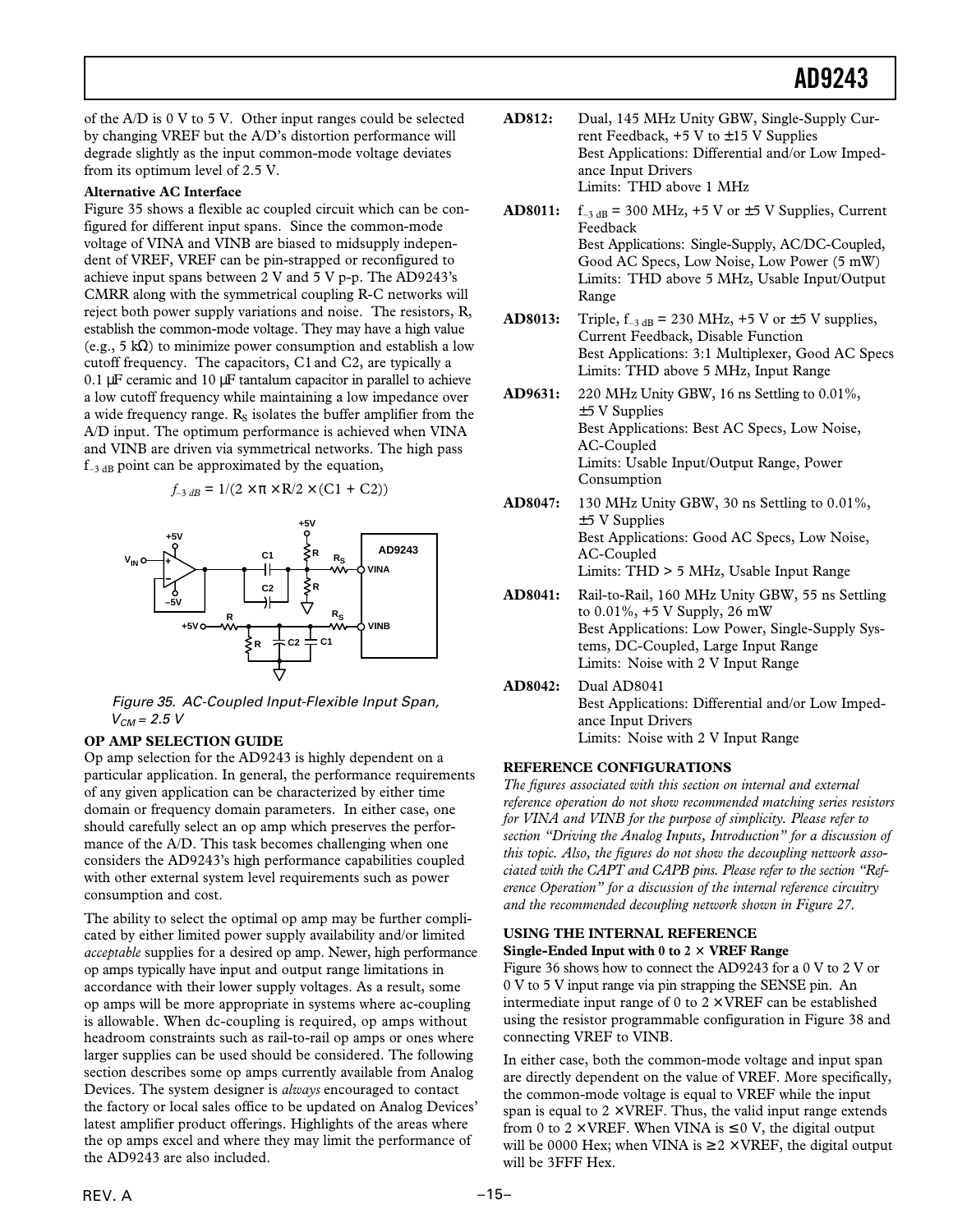Shorting the VREF pin directly to the SENSE pin places the internal reference amplifier in unity-gain mode and the resultant VREF output is 1 V. Therefore, the valid input range is 0 V to 2 V. However, shorting the SENSE pin directly to the REFCOM pin configures the internal reference amplifier for a gain of 2.5 and the resultant VREF output is 2.5 V. Thus, the valid input range becomes 0 V to 5 V. The VREF pin should be bypassed to the REFCOM pin with a 10 µF tantalum capacitor in parallel with a low-inductance 0.1 µF ceramic capacitor.



Figure 36. Internal Reference (2 V p-p Input Span,  $V_{CM}$  = 1 V, or 5 V p-p Input Span,  $V_{CM}$  = 2.5 V)

**Single-Ended or Differential Input,**  $V_{CM} = 2.5 V$ Figure 37 shows the single-ended configuration that gives the best SINAD performance. To optimize dynamic specifications, center the common-mode voltage of the analog input at approximately by 2.5 V by connecting VINB to VREF, a lowimpedance 2.5 V source. As described above, shorting the SENSE pin directly to the REFCOM pin results in a 2.5 V reference voltage and a 5 V p-p input span. The valid range for input signals is 0 V to 5 V. The VREF pin should be bypassed to the REFCOM pin with a 10 µF tantalum capacitor in parallel with a low inductance 0.1 µF ceramic capacitor.

This reference configuration could also be used for a differential input in which VINA and VINB are driven via a transformer as shown in Figure 29. In this case, the common-mode voltage, V<sub>CM</sub>, is set at midsupply by connecting the transformers center tap to CML of the AD9243. VREF can be configured for 1 V or 2.5 V by connecting SENSE to either VREF or REFCOM respectively. Note that the valid input range for each of the differential inputs is one half of the single-ended input and thus becomes  $V_{CM}$  – VREF/2 to  $V_{CM}$  + VREF/2.



Figure 37. Internal Reference—5 V p-p Input Span,  $V_{CM} = 2.5 V$ 

#### **Resistor Programmable Reference**

Figure 38 shows an example of how to generate a reference voltage other than 1 V or 2.5 V with the addition of two external resistors and a bypass capacitor. Use the equation,

$$
VREF=1\;V\times(1+R1/R2),
$$

to determine appropriate values for R1 and R2. These resistors should be in the 2 k $\Omega$  to 100 k $\Omega$  range. For the example shown, R1 equals 2.5 kΩ and R2 equals 5 kΩ. From the equation above, the resultant reference voltage on the VREF pin is 1.5 V. This sets the input span to be  $3 \nabla p$ -p. To assure stability, place a 0.1 µF ceramic capacitor in parallel with R1.

The common-mode voltage can be set to VREF by connecting VINB to VREF to provide an input span of 0 to  $2 \times$  VREF. Alternatively, the common-mode voltage can be set to 2.5 V by connecting VINB to a low impedance 2.5 V source. For the example shown, the valid input single range for VINA is 1 V to 4 V since VINB is set to an external, low impedance 2.5 V source. The VREF pin should be bypassed to the REFCOM pin with a 10 µF tantalum capacitor in parallel with a low inductance 0.1 µF ceramic capacitor.



Figure 38. Resistor Programmable Reference (3 V p-p Input Span,  $V_{CM} = 2.5 V$ )

#### **USING AN EXTERNAL REFERENCE**

Using an external reference may enhance the dc performance of the AD9243 by improving drift and accuracy. Figures 39 through 41 show examples of how to use an external reference with the A/D. Table III is a list of suitable voltage references from Analog Devices. To use an external reference, the user must disable the internal reference amplifier and drive the VREF pin. Connecting the SENSE pin to AVDD disables the internal reference amplifier.

|  |  |  | Table III. Suitable Voltage References |
|--|--|--|----------------------------------------|
|--|--|--|----------------------------------------|

|               | Output<br>Voltage | Drift<br>(ppm/C) | Initial<br>Accuracy<br>$\%$ (max) | Operating<br>Current<br>$(\mu A)$ |
|---------------|-------------------|------------------|-----------------------------------|-----------------------------------|
| Internal      | 1.00              | 26               | 1.4                               | N/A                               |
| AD589         | 1.235             | $10 - 100$       | $1.2 - 2.8$                       | 50                                |
| AD1580        | 1.225             | $50 - 100$       | $0.08 - 0.8$                      | 50                                |
| <b>REF191</b> | 2.048             | $5 - 25$         | $0.1 - 0.5$                       | 45                                |
| Internal      | 2.50              | 26               | 1.4                               | N/A                               |
| <b>REF192</b> | 2.50              | $5 - 25$         | $0.08 - 0.4$                      | 45                                |
| REF43         | 2.50              | $10 - 25$        | $0.06 - 0.1$                      | 600                               |
| AD780         | 2.50              | $3 - 7$          | $0.04 - 0.2$                      | 1000                              |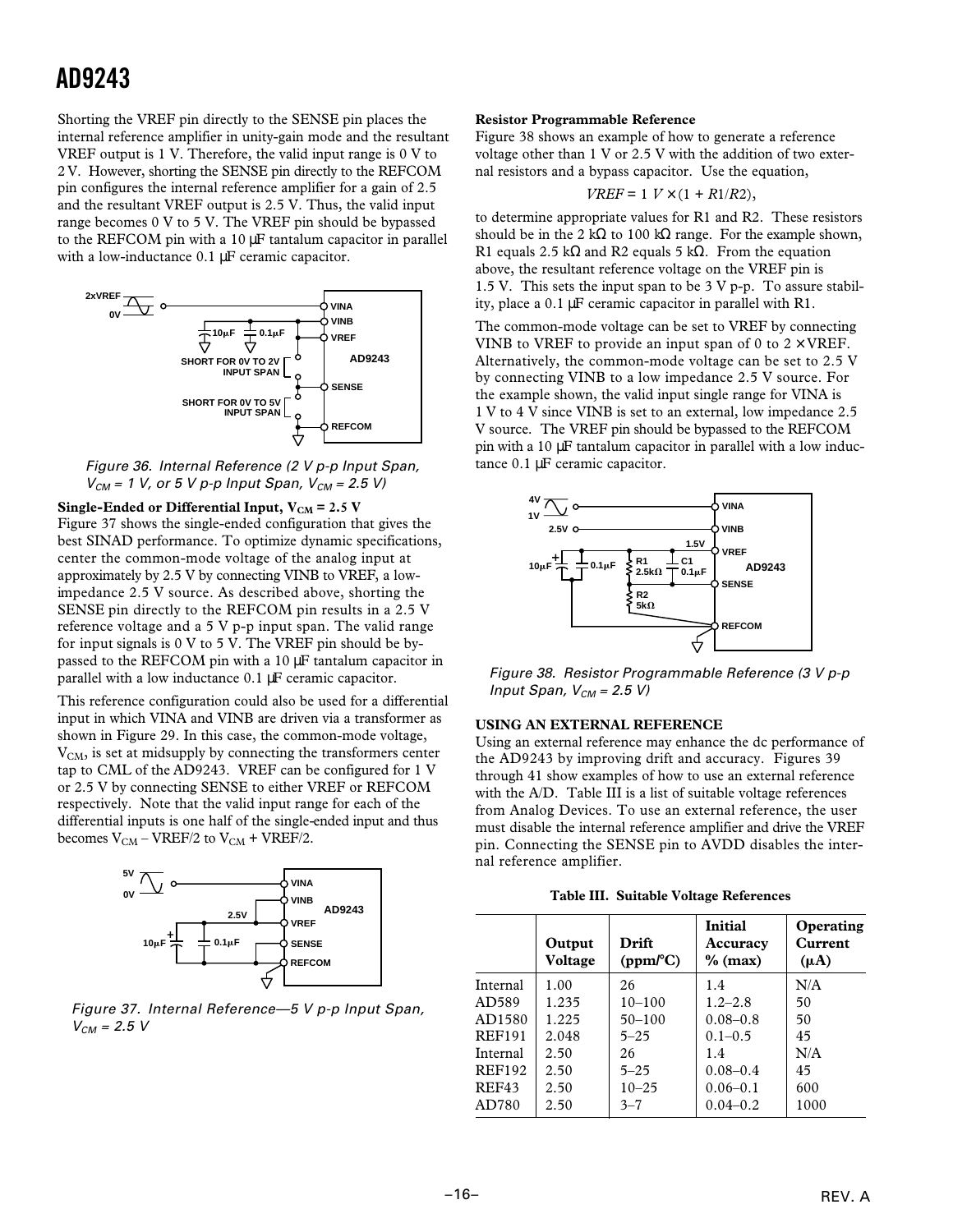The AD9243 contains an internal reference buffer, A2 (see Figure 26), that simplifies the drive requirements of an external reference. The external reference must be able to drive a ≈5 k $\Omega$  $(\pm 20\%)$  load. Note that the bandwidth of the reference buffer is deliberately left small to minimize the reference noise contribution. As a result, it is not possible to change the reference voltage rapidly in this mode without the removal of the CAPT/ CAPB Decoupling Network, and driving these pins directly.

#### Variable Input Span with  $V_{CM}$  = 2.5 V

Figure 39 shows an example of the AD9243 configured for an input span of  $2 \times$  VREF centered at 2.5 V. An external 2.5 V reference drives the VINB pin thus setting the common-mode voltage at 2.5 V. The input span can be independently set by a voltage divider consisting of R1 and R2 which generates the VREF signal. A1 buffers this resistor network and drives VREF. Choose this op amp based on accuracy requirements. It is essential that a minimum of a 10 µF capacitor in parallel with a 0.1 µF low inductance ceramic capacitor decouple the reference output to ground.



Figure 39. External Reference,  $V_{CM}$  = 2.5 V (2.5 V on VINB, Resistor Divider to Make VREF)

#### **Single-Ended Input with 0 to 2**  $\times$  **VREF Range**

Figure 40 shows an example of an external reference driving both VINB and VREF. In this case, both the common mode voltage and input span are directly dependent on the value of VREF. More specifically, the common-mode voltage is equal to VREF while the input span is equal to  $2 \times$  VREF. Thus, the valid input range extends from 0 to  $2 \times$  VREF. For example, if the REF191, a 2.048 external reference was selected, the valid input range extends from 0 V to 4.096 V. In this case, 1 LSB of the AD9243 corresponds to 0.250 mV. It is essential that a minimum of a 10  $\mu$ F capacitor in parallel with a 0.1  $\mu$ F low inductance ceramic capacitor decouple the reference output to ground.



Figure 40. Input Range = 0 V to  $2 \times$  VREF

#### **Low Cost/Power Reference**

The external reference circuit shown in Figure 41 uses a low cost 1.225 V external reference (e.g., AD580 or AD1580) along with an op amp and transistor. The 2N2222 transistor acts in conjunction with 1/2 of an OP282 to provide a very low impedance drive for VINB. The selected op amp need not be a high speed op amp and may be selected based on cost, power, and accuracy.



Figure 41. External Reference Using the AD1580 and Low Impedance Buffer

#### **DIGITAL INPUTS AND OUTPUTS Digital Outputs**

The AD9243 output data is presented in positive true straight binary for all input ranges. Table IV indicates the output data formats for various input ranges regardless of the selected input range. A twos complement output data format can be created by inverting the MSB.

|  | Table IV. Output Data Format |  |
|--|------------------------------|--|
|--|------------------------------|--|

| Input $(V)$               | Condition (V)                                       | Digital Output                     | <b>OTR</b> |
|---------------------------|-----------------------------------------------------|------------------------------------|------------|
| VINA –VINB                | $\leq$ – VREF                                       | 00 0000 0000 0000   1              |            |
| VINA $-VINB$ $=$ $-$ VREF |                                                     | $ 00\;0000\;0000\;0000\; 0\rangle$ |            |
| <b>VINA –VINB</b>         | $= 0$                                               | 1000000000000000                   |            |
|                           | VINA -VINB $ $ = + VREF - 1 LSB   11 1111 1111 1111 |                                    |            |
| VINA –VINB                | $\geq$ + VREF                                       | 1111 1111 111                      |            |



Figure 42. Output Data Format

#### **Out Of Range (OTR)**

An out-of-range condition exists when the analog input voltage is beyond the input range of the converter. OTR is a digital output that is updated along with the data output corresponding to the particular sampled analog input voltage. Hence, OTR has the same pipeline delay (latency) as the digital data. It is LOW when the analog input voltage is within the analog input range. It is HIGH when the analog input voltage exceeds the input range as shown in Figure 42. OTR will remain HIGH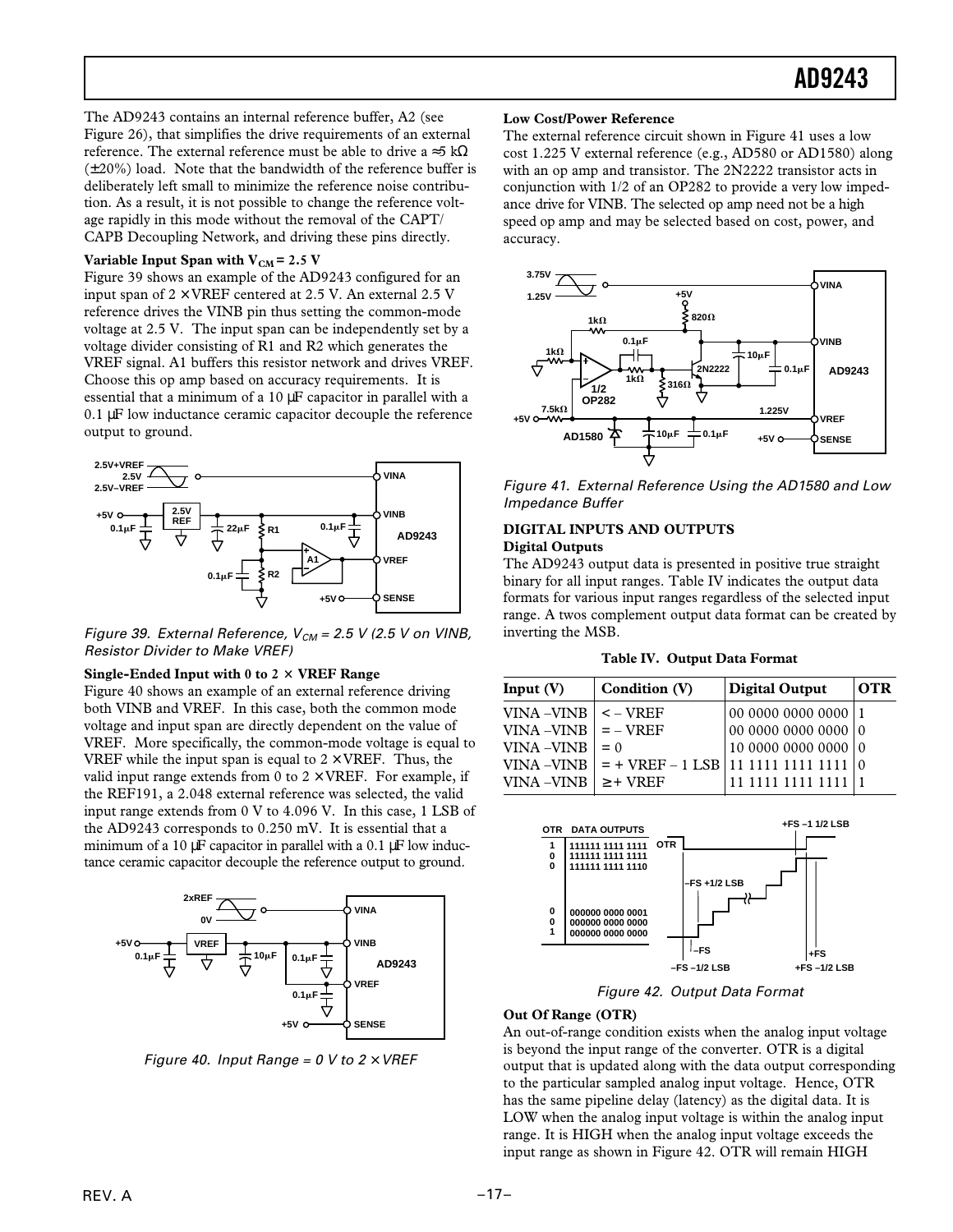until the analog input returns within the input range and another conversion is completed. By logical ANDing OTR with the MSB and its complement, overrange high or underrange low conditions can be detected. Table V is a truth table for the over/ underrange circuit in Figure 43 which uses NAND gates. Systems requiring programmable gain conditioning of the AD9243 input signal can immediately detect an out-of-range condition, thus eliminating gain selection iterations. Also, OTR can be used for digital offset and gain calibration.

**Table V. Out-of-Range Truth Table**

| <b>OTR</b> | MSB | <b>Analog Input Is</b> |
|------------|-----|------------------------|
| 0          |     | In Range               |
| C          |     | In Range               |
|            |     | Underrange             |
|            |     | Overrange              |





#### **Digital Output Driver Considerations (DRVDD)**

The AD9243 output drivers can be configured to interface with +5 V or 3.3 V logic families by setting DRVDD to +5 V or 3.3 V respectively. The AD9243 output drivers are sized to provide sufficient output current to drive a wide variety of logic families. However, large drive currents tend to cause glitches on the supplies and may affect SINAD performance. Applications requiring the AD9243 to drive large capacitive loads or large fanout may require additional decoupling capacitors on DRVDD. In extreme cases, external buffers or latches may be required.

#### **Clock Input and Considerations**

The AD9243 internal timing uses the two edges of the clock input to generate a variety of internal timing signals. The clock input must meet or exceed the minimum specified pulsewidth high and low ( $t<sub>CH</sub>$  and  $t<sub>CL</sub>$ ) specifications for the given A/D as defined in the Switching Specifications at the beginning of the data sheet to meet the rated performance specifications. For example, the clock input to the AD9243 operating at 3 MSPS may have a duty cycle between 45% to 55% to meet this timing requirement since the minimum specified  $t_{CH}$  and  $t_{CL}$  is 150 ns.

For clock rates below 3 MSPS, the duty cycle may deviate from this range to the extent that both  $t_{CH}$  and  $t_{CL}$  are satisfied.

All high speed high resolution A/Ds are sensitive to the quality of the clock input. The degradation in SNR at a given full-scale input frequency  $(f_{IN})$  due to only aperture jitter  $(t_A)$  can be calculated with the following equation:

$$
SNR = 20 \log_{10} [1/(2 \pi f_{IN} t_A)]
$$

In the equation, the rms aperture jitter,  $t_A$ , represents the rootsum square of all the jitter sources which include the clock input, analog input signal, and A/D aperture jitter specification. For example, if a 1.5 MHz full-scale sine wave is sampled by an A/D with a total rms jitter of 15 ps, the SNR performance of the A/D will be limited to 77 dB. Undersampling applications are particularly sensitive to jitter.

The clock input should be treated as an analog signal in cases where aperture jitter may affect the dynamic range of the AD9243. As such, supplies for clock drivers should be separated from the A/D output driver supplies to avoid modulating the clock signal with digital noise. Low jitter crystal controlled oscillators make the best clock sources. If the clock is generated from another type of source (by gating, dividing, or other method), it should be retimed by the original clock at the last step.

Most of the power dissipated by the AD9243 is from the analog power supply. However, lower clock speeds will reduce digital current slightly. Figure 44 shows the relationship between power and clock rate.



Figure 44. AD9243 Power Consumption vs. Clock Frequency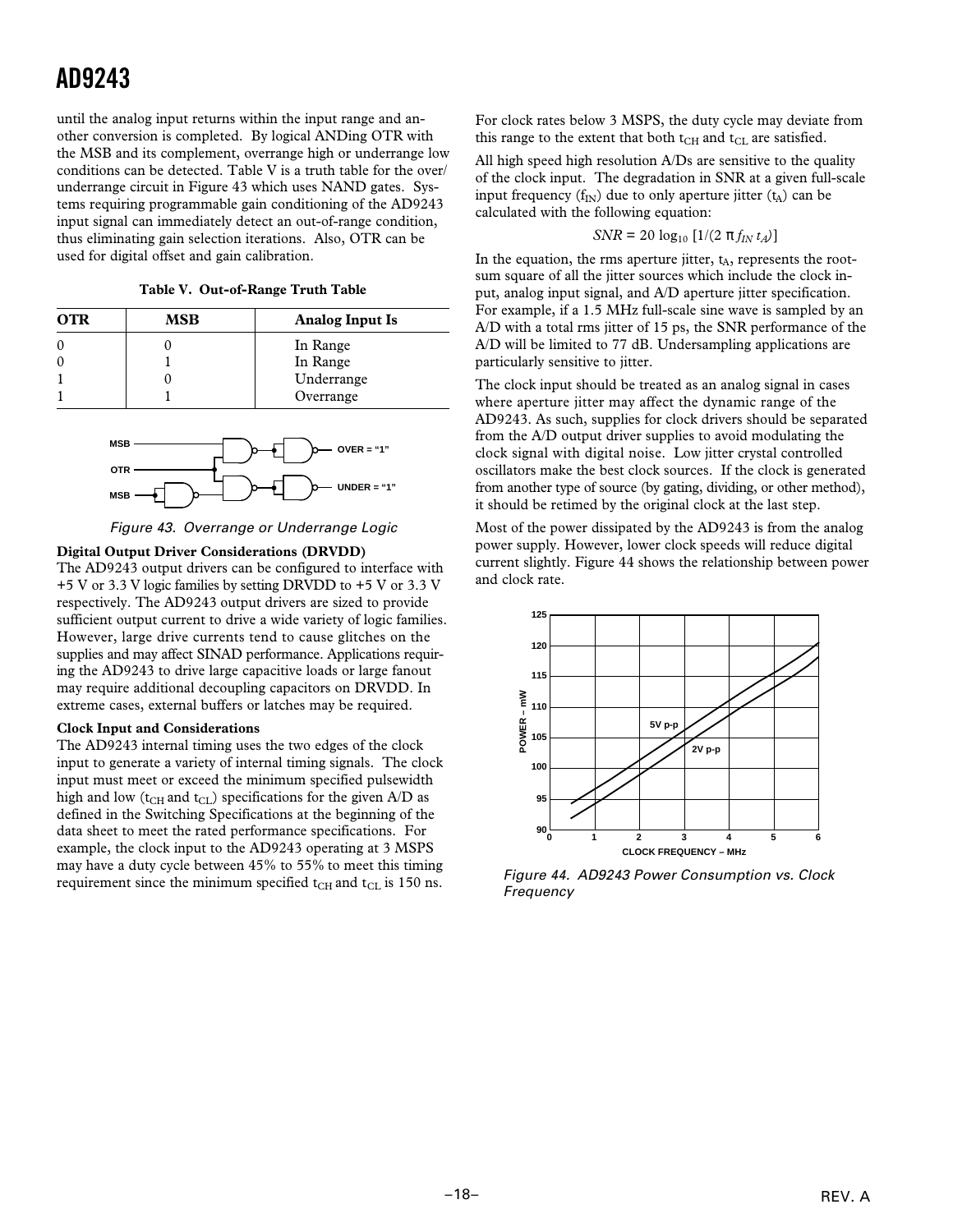#### **GROUNDING AND DECOUPLING**

#### **Analog and Digital Grounding**

Proper grounding is essential in any high speed, high resolution system. Multilayer printed circuit boards (PCBs) are recommended to provide optimal grounding and power schemes. The use of ground and power planes offers distinct advantages:

- 1. The minimization of the loop area encompassed by a signal and its return path.
- 2. The minimization of the impedance associated with ground and power paths.
- 3. The inherent distributed capacitor formed by the power plane, PCB insulation, and ground plane.

These characteristics result in both a reduction of electromagnetic interference (EMI) and an overall improvement in performance.

It is important to design a layout that prevents noise from coupling onto the input signal. Digital signals should not be run in parallel with input signal traces and should be routed away from the input circuitry. While the AD9243 features separate analog and digital ground pins, it should be treated as an analog component. *The AVSS, DVSS and DRVSS pins must be joined together directly under the AD9243*. A solid ground plane under the A/D is acceptable if the power and ground return currents are managed carefully. Alternatively, the ground plane under the A/D may contain serrations to *steer* currents in predictable directions where cross-coupling between analog and digital would otherwise be unavoidable. The AD9243/EB ground layout, shown in Figure 54, depicts the serrated type of arrangement. The analog and digital grounds are connected by a jumper below the A/D.

#### **Analog and Digital Supply Decoupling**

The AD9243 features separate analog and digital supply and ground pins, helping to minimize digital corruption of sensitive analog signals.





Figure 45 shows the power supply rejection ratio vs. frequency for a 200 mV p-p ripple applied to both AVDD and DVDD.

In general, AVDD, the analog supply, should be decoupled to AVSS, the analog common, as close to the chip as physically possible. Figure 46 shows the recommended decoupling for the analog supplies; 0.1 µF ceramic chip capacitors should provide

adequately low impedance over a wide frequency range. Note that the AVDD and AVSS pins are co-located on the AD9243 to simplify the layout of the decoupling capacitors and provide the shortest possible PCB trace lengths. The AD9243/EB power plane layout, shown in Figure 55 depicts a typical arrangement using a multilayer PCB.



Figure 46. Analog Supply Decoupling

The CML is an internal analog bias point used internally by the AD9243. This pin must be decoupled with at least a  $0.1 \mu$ F capacitor as shown in Figure 47. The dc level of CML is approximately AVDD/2. This voltage should be buffered if it is to be used for any external biasing.



Figure 47. CML Decoupling

The digital activity on the AD9243 chip falls into two general categories: correction logic, and output drivers. The internal correction logic draws relatively small surges of current, mainly during the clock transitions. The output drivers draw large current impulses while the output bits are changing. The size and duration of these currents are a function of the load on the output bits: large capacitive loads are to be avoided. Note that the internal correction logic of the AD9243 is referenced DVDD while the output drivers are referenced to DRVDD.

The decoupling shown in Figure 48, a 0.1 µF ceramic chip capacitor, is appropriate for a reasonable capacitive load on the digital outputs (typically 20 pF on each pin). Applications involving greater digital loads should consider increasing the digital decoupling proportionally, and/or using external buffers/ latches.



Figure 48. Digital Supply Decoupling

A complete decoupling scheme will also include large tantalum or electrolytic capacitors on the PCB to reduce low-frequency ripple to negligible levels. Refer to the AD9243/EB schematic and layouts in Figures 51–55 for more information regarding the placement of decoupling capacitors.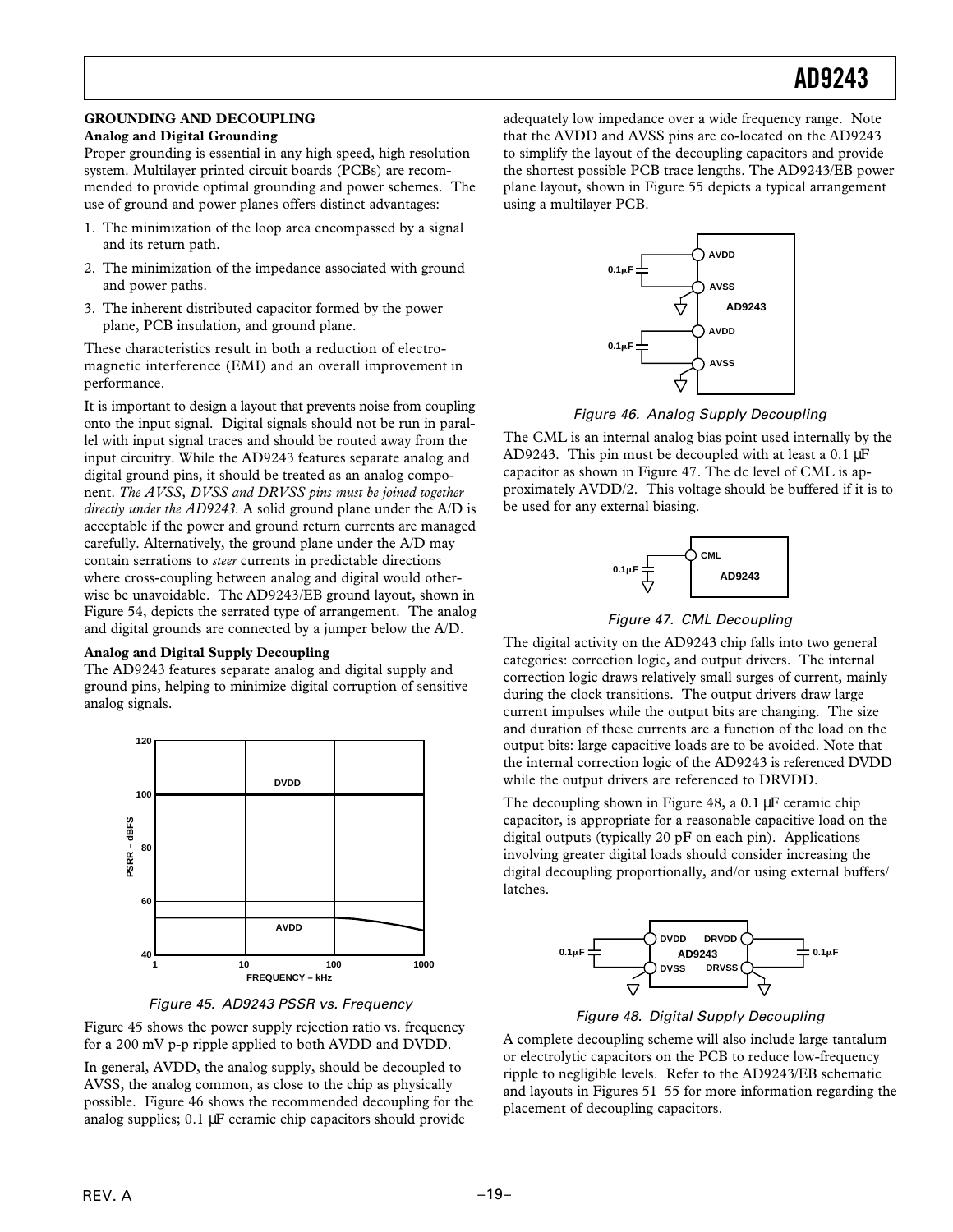#### **APPLICATIONS**

#### **DIRECT IF DOWN CONVERSION USING THE AD9243**

As previously noted, the AD9243's performance in the differential mode of operation extends well beyond its baseband region and into several Nyquist zone regions. Hence, the AD9243 may be well suited as a mix down converter in both narrow and wideband applications. Various IF frequencies exist over the frequency range in which the AD9243 maintains excellent dynamic performance (e.g., refer to Figure 5 and 6). The IF signal will be aliased to the ADC's baseband region due to the sampling process in a similar manner that a mixer will down convert an IF signal. For signals in various Nyquist zones, the following equation may be used to determine the final frequency after aliasing.

 $f_{1}$   $N$ *YQUIST* =  $f_{SIGNAL}$  $f_{2}$  NYQUIST =  $f_{SAMPLE}$  –  $f_{SIGNAL}$  $f_{3}$   $N$ *Y* $_{QUIST}$  = *abs*  $(f_{SAMPLE} - f_{SIGNAL})$  $f_{4}$  NYQUIST =  $2 \times f_{SAMPLE} - f_{SIGNAL}$  $f_{5}$  NYQUIST = abs  $(2 \times f_{SAMPLE} - f_{SIGNAL})$ 

There are several potential benefits in using the ADC to alias (i.e., mix) down a narrowband or wideband IF signal. First and foremost is the elimination of a complete mixer stage with its associated amplifiers and filters, reducing cost and power dissipation. Second is the ability to apply various DSP techniques to perform such functions as filtering, channel selection, quadrature demodulation, data reduction, and detection.

One common example is the digitization of a 10.7 MHz IF using a low jitter 2.5 MHz sample clock. Using the equation above for the fifth Nyquist zone, the resultant frequency after sampling is 700 kHz. Figure 49 shows the typical performance of the AD9243 operating under these conditions. Figure 50 demonstrates how the AD9243 is still able to maintain a high degree of linearity and SFDR over a wide amplitude.



Figure 49. IF Sampling a 10.7 MHz Input Using the AD9243 ( $V_{CM}$  = 2.5 V, Input Span = 2 V p-p)



Figure 50. AD9243 Differential Input SNR/SFDR vs. Input Amplitude (AIN) @ 10.7 MHz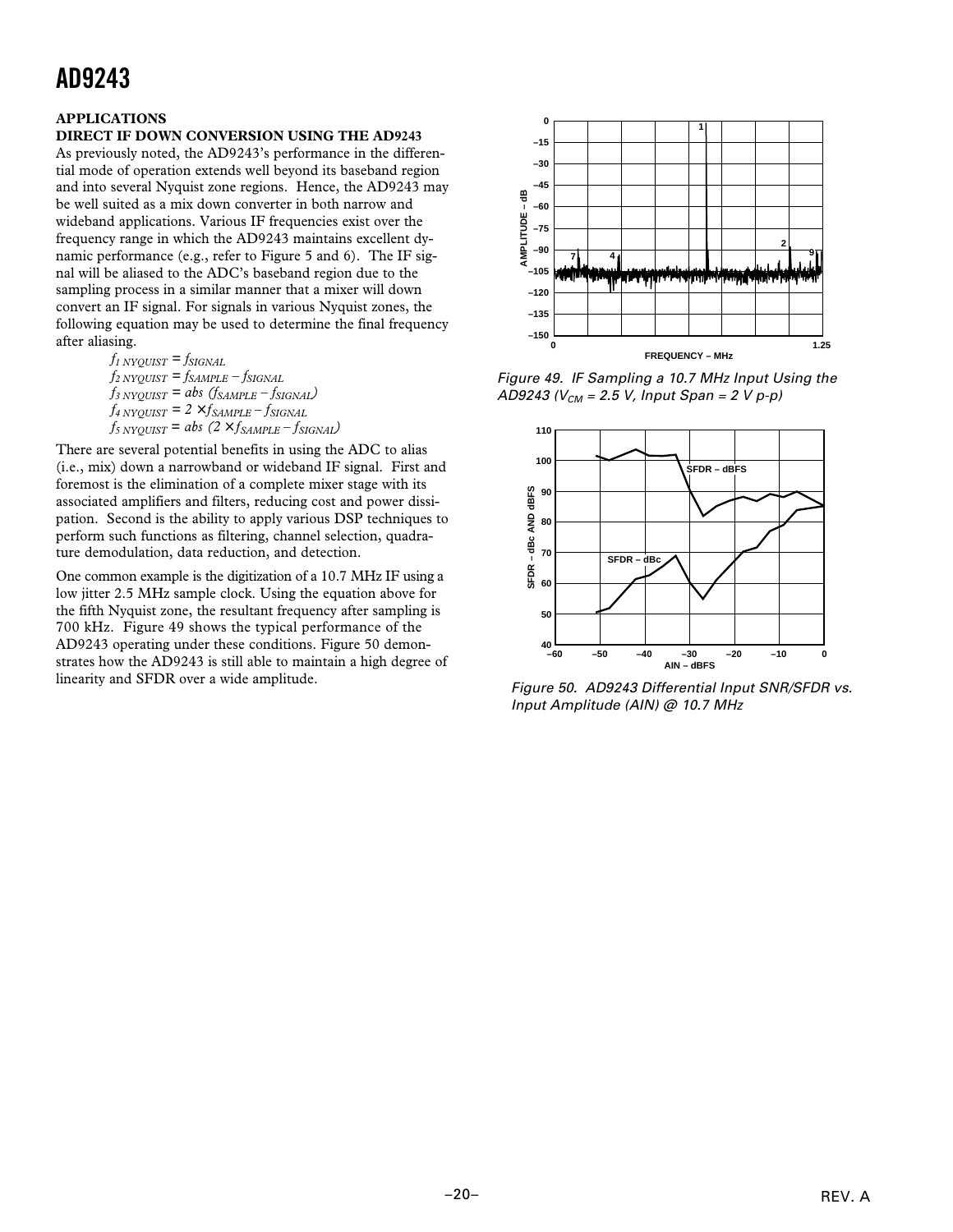

Figure 51. Evaluation Board Schematic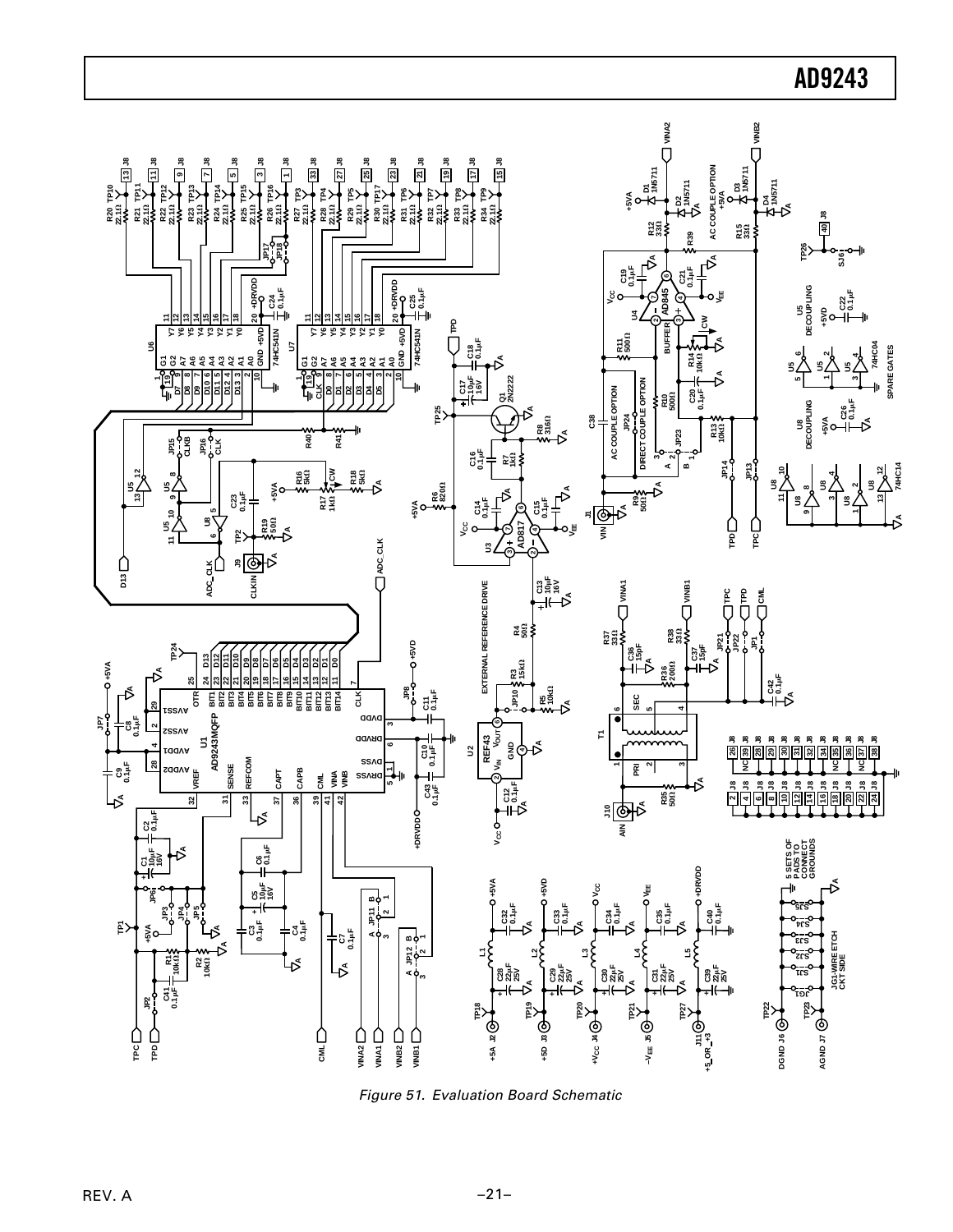

Figure 52. Evaluation Board Component Side Layout (Not to Scale)



Figure 53. Evaluation Board Solder Side Layout (Not to Scale)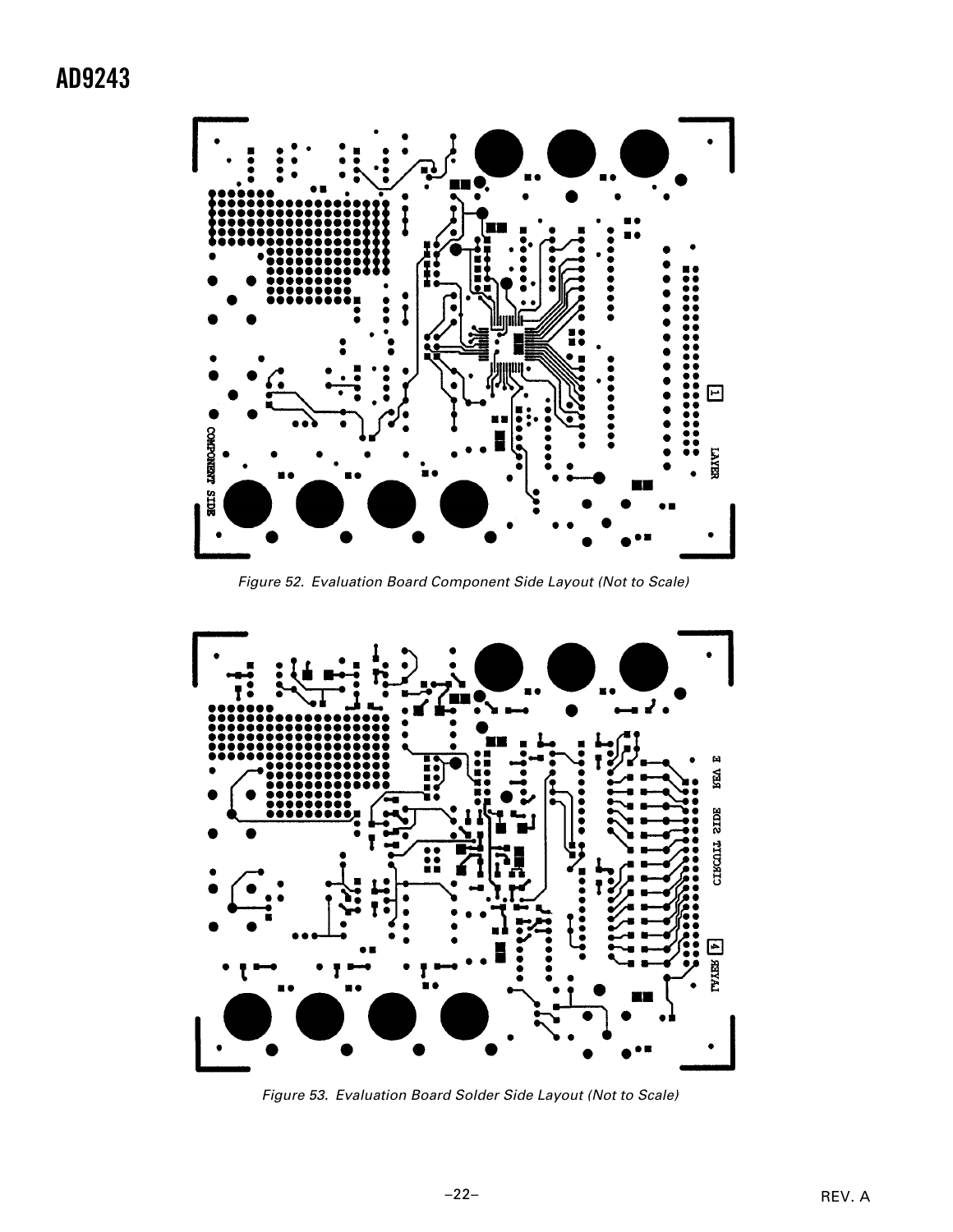# $\ddot{\mathbf{C}}$ O  $\frac{6}{9}$ 0000<br>000  $\ddot{\bullet}$ N Ó О Ō.  $\bigcirc$

Figure 54. Evaluation Board Ground Plane Layout (Not to Scale)



Figure 55. Evaluation Board Power Plane Layout (Not to Scale)

## **AD9243**